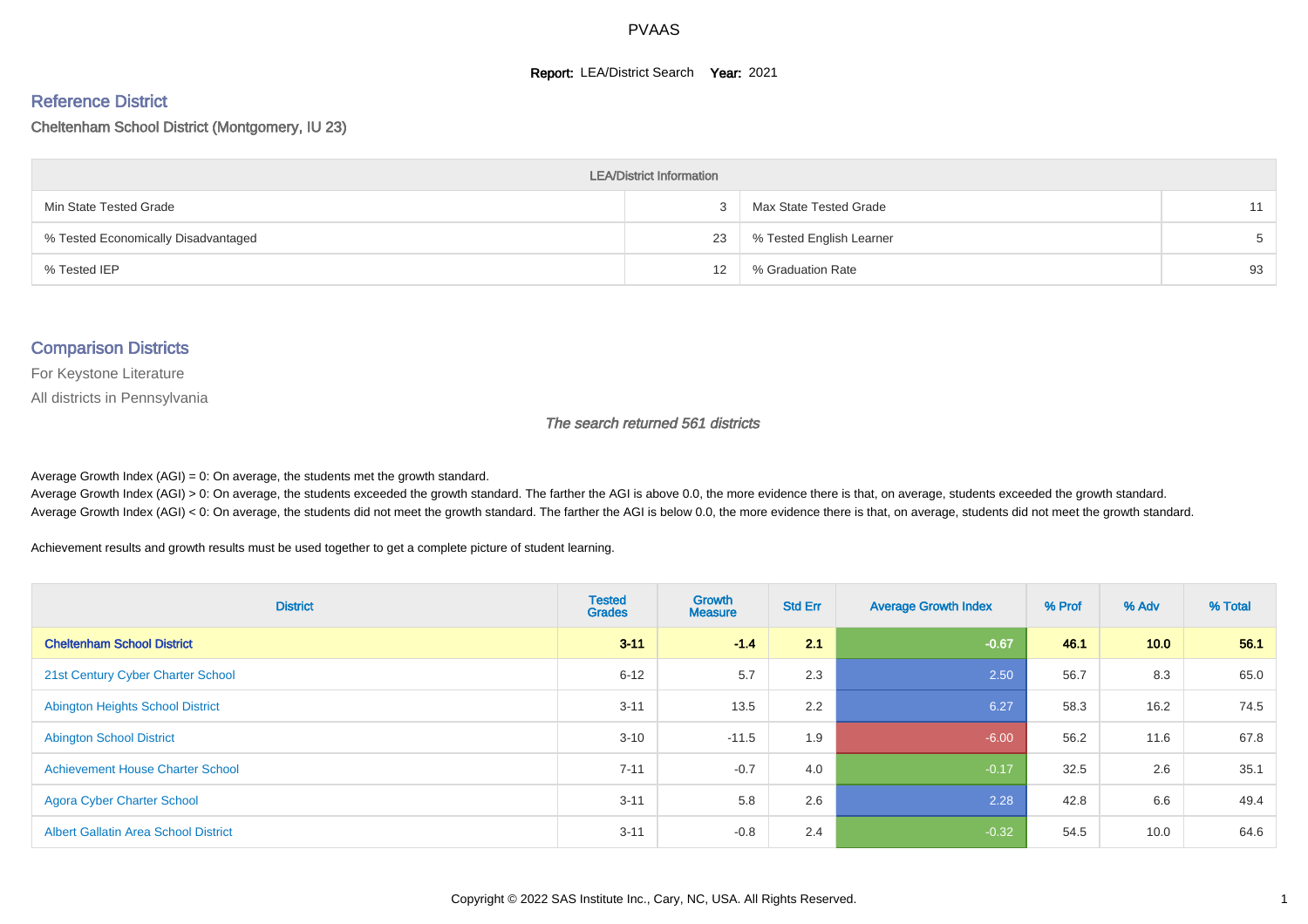| <b>District</b>                          | <b>Tested</b><br><b>Grades</b> | <b>Growth</b><br><b>Measure</b> | <b>Std Err</b> | <b>Average Growth Index</b> | % Prof | % Adv | % Total |
|------------------------------------------|--------------------------------|---------------------------------|----------------|-----------------------------|--------|-------|---------|
| <b>Cheltenham School District</b>        | $3 - 11$                       | $-1.4$                          | 2.1            | $-0.67$                     | 46.1   | 10.0  | 56.1    |
| <b>Aliquippa School District</b>         | $3 - 11$                       | $-9.0$                          | 4.2            | $-2.14$                     | 11.0   | 0.0   | 11.0    |
| <b>Allegheny Valley School District</b>  | $3 - 11$                       | 8.5                             | 3.9            | 2.17                        | 53.1   | 12.2  | 65.3    |
| Allegheny-Clarion Valley School District | $3 - 10$                       | 7.8                             | 4.7            | 1.65                        | 53.3   | 3.3   | 56.7    |
| <b>Allentown City School District</b>    | $3 - 12$                       | 5.3                             | 1.4            | 3.88                        | 25.3   | 2.7   | 28.0    |
| <b>Altoona Area School District</b>      | $3 - 12$                       | 3.3                             | 1.6            | 1.99                        | 47.7   | 8.2   | 55.9    |
| Ambridge Area School District            | $3 - 12$                       | 9.1                             | 2.6            | 3.46                        | 50.4   | 10.7  | 61.1    |
| <b>Annville-Cleona School District</b>   | $3 - 12$                       | $-12.1$                         | 2.7            | $-4.46$                     | 34.9   | 7.8   | 42.6    |
| <b>Antietam School District</b>          | $3 - 10$                       | $-4.3$                          | 3.8            | $-1.13$                     | 36.4   | 5.4   | 41.8    |
| <b>Apollo-Ridge School District</b>      | $3 - 12$                       | $-4.7$                          | 3.7            | $-1.24$                     | 50.0   | 10.0  | 60.0    |
| <b>Armstrong School District</b>         | $3 - 11$                       | 2.6                             | 1.7            | 1.53                        | 51.5   | 6.1   | 57.6    |
| <b>Athens Area School District</b>       | $3 - 11$                       | 1.6                             | 2.5            | 0.64                        | 46.9   | 7.6   | 54.5    |
| <b>Austin Area School District</b>       | $3 - 11$                       | $-5.7$                          | 6.4            | $-0.90$                     | 33.3   | 5.6   | 38.9    |
| <b>Avella Area School District</b>       | $3 - 12$                       | $-0.3$                          | 4.7            | $-0.05$                     | 49.3   | 14.5  | 63.8    |
| <b>Avon Grove Charter School</b>         | $3 - 11$                       | 9.0                             | 2.9            | 3.13                        | 58.8   | 16.7  | 75.5    |
| <b>Avon Grove School District</b>        | $3 - 10$                       | 10.0                            | 1.6            | 6.26                        | 56.3   | 18.6  | 74.9    |
| <b>Avonworth School District</b>         | $3 - 10$                       | $-12.6$                         | 3.1            | $-4.01$                     | 59.8   | 4.6   | 64.4    |
| <b>Bald Eagle Area School District</b>   | $3 - 11$                       | $-2.1$                          | 2.7            | $-0.75$                     | 48.4   | 9.4   | 57.7    |
| <b>Baldwin-Whitehall School District</b> | $3 - 11$                       | 1.8                             | 1.9            | 0.94                        | 58.6   | 8.6   | 67.1    |
| <b>Bangor Area School District</b>       | $3 - 12$                       | $-0.9$                          | 2.0            | $-0.43$                     | 44.3   | 4.7   | 49.0    |
| <b>Beaver Area School District</b>       | $3 - 10$                       | 4.7                             | 2.4            | 1.94                        | 57.4   | 16.8  | 74.2    |
| <b>Bedford Area School District</b>      | $3 - 11$                       | 2.5                             | 2.6            | 0.93                        | 48.5   | 10.0  | 58.5    |
| <b>Belle Vernon Area School District</b> | $3 - 11$                       | 6.5                             | 2.6            | 2.44                        | 55.6   | 11.1  | 66.7    |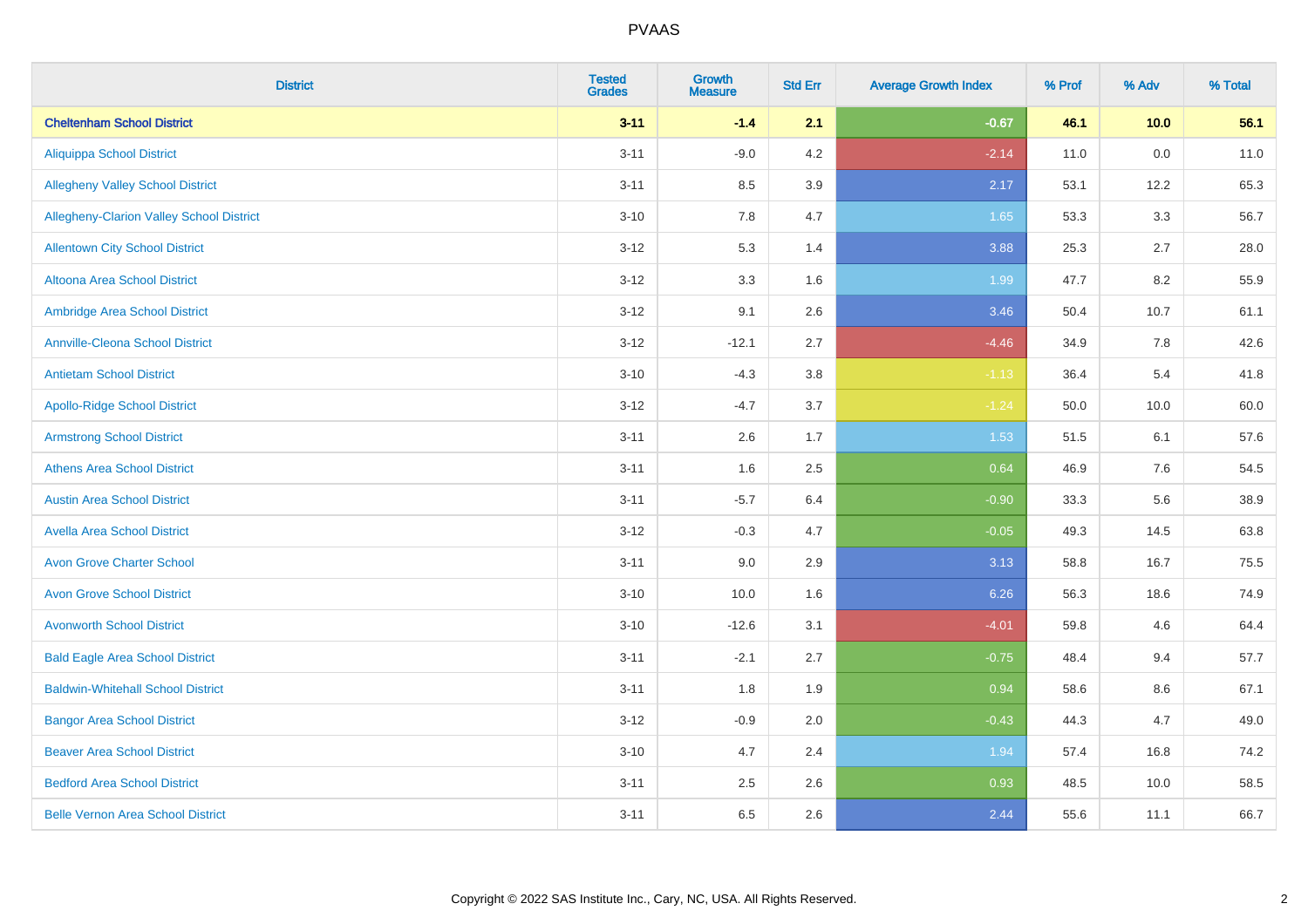| <b>District</b>                              | <b>Tested</b><br><b>Grades</b> | <b>Growth</b><br><b>Measure</b> | <b>Std Err</b> | <b>Average Growth Index</b> | % Prof | % Adv | % Total |
|----------------------------------------------|--------------------------------|---------------------------------|----------------|-----------------------------|--------|-------|---------|
| <b>Cheltenham School District</b>            | $3 - 11$                       | $-1.4$                          | 2.1            | $-0.67$                     | 46.1   | 10.0  | 56.1    |
| <b>Bellefonte Area School District</b>       | $3 - 11$                       | $-0.4$                          | 2.2            | $-0.17$                     | 47.6   | 10.6  | 58.2    |
| <b>Bellwood-Antis School District</b>        | $3 - 10$                       | $-1.2$                          | 3.2            | $-0.39$                     | 55.1   | 10.1  | 65.2    |
| <b>Belmont Charter School</b>                | $3 - 10$                       | 16.0                            | 6.5            | 2.45                        | 64.3   | 0.0   | 64.3    |
| <b>Bensalem Township School District</b>     | $3 - 11$                       | 1.6                             | 1.6            | 0.98                        | 38.8   | 8.3   | 47.1    |
| <b>Benton Area School District</b>           | $3 - 10$                       | $-9.7$                          | 4.5            | $-2.18$                     | 43.2   | 5.4   | 48.6    |
| <b>Bentworth School District</b>             | $3 - 11$                       | 5.7                             | 3.2            | 1.75                        | 44.2   | 19.5  | 63.6    |
| <b>Berlin Brothersvalley School District</b> | $3 - 11$                       | 4.0                             | 4.2            | 0.96                        | 48.8   | 14.0  | 62.8    |
| <b>Bermudian Springs School District</b>     | $3 - 11$                       | $-5.5$                          | 2.9            | $-1.94$                     | 56.4   | 6.8   | 63.2    |
| <b>Berwick Area School District</b>          | $3 - 11$                       | $-9.3$                          | 2.6            | $-3.59$                     | 42.1   | 5.5   | 47.6    |
| <b>Bethel Park School District</b>           | $3 - 11$                       | 5.6                             | 1.8            | 3.18                        | 65.3   | 18.6  | 83.9    |
| <b>Bethlehem Area School District</b>        | $3 - 11$                       | 9.3                             | 1.1            | 8.15                        | 44.7   | 12.0  | 56.7    |
| <b>Bethlehem-Center School District</b>      | $3 - 10$                       | 8.1                             | 3.3            | 2.46                        | 35.1   | 1.4   | 36.5    |
| <b>Big Beaver Falls Area School District</b> | $3 - 11$                       | $-3.9$                          | 3.3            | $-1.18$                     | 34.1   | 3.5   | 37.6    |
| <b>Big Spring School District</b>            | $3 - 11$                       | $-9.8$                          | 2.4            | $-4.00$                     | 38.6   | 8.9   | 47.5    |
| <b>Blackhawk School District</b>             | $3 - 11$                       | 4.7                             | 2.3            | 2.01                        | 55.8   | 8.8   | 64.6    |
| <b>Blacklick Valley School District</b>      | $3 - 11$                       | 8.0                             | 4.3            | 1.85                        | 34.1   | 0.0   | 34.1    |
| <b>Blairsville-Saltsburg School District</b> | $3 - 11$                       | $-8.0$                          | 3.0            | $-2.68$                     | 37.3   | 7.0   | 44.3    |
| <b>Bloomsburg Area School District</b>       | $3 - 10$                       | 0.7                             | 3.0            | 0.23                        | 55.9   | 11.8  | 67.6    |
| <b>Blue Mountain School District</b>         | $3 - 10$                       | $-5.8$                          | 2.3            | $-2.56$                     | 46.6   | 8.5   | 55.1    |
| <b>Blue Ridge School District</b>            | $3 - 11$                       | $-0.5$                          | 3.6            | $-0.12$                     | 44.6   | 3.1   | 47.7    |
| <b>Boyertown Area School District</b>        | $3 - 11$                       | $-4.7$                          | 1.5            | $-3.17$                     | 55.2   | 11.3  | 66.5    |
| <b>Bradford Area School District</b>         | $3-12$                         | $-9.3$                          | 2.4            | $-3.87$                     | 45.8   | 8.3   | 54.2    |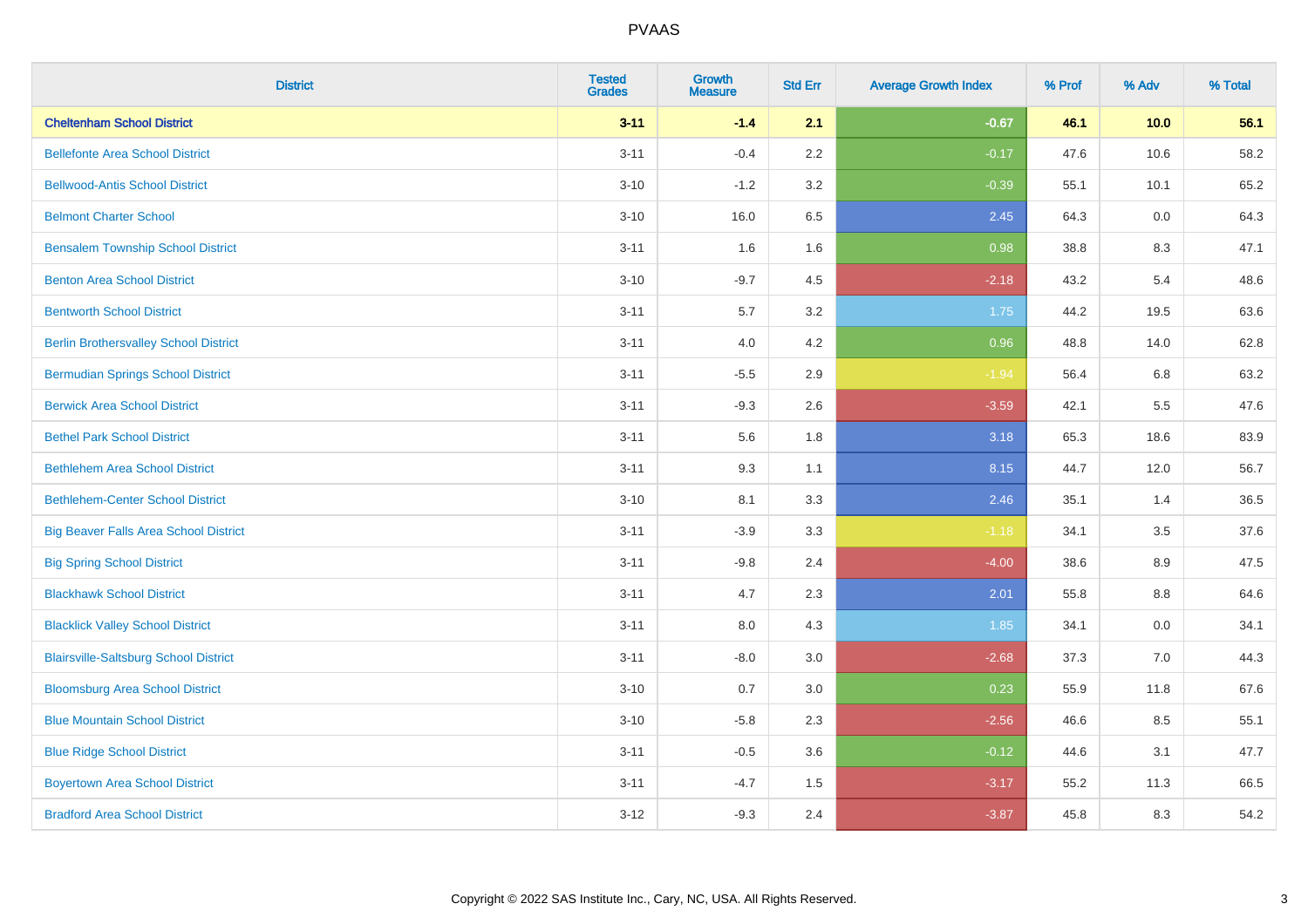| <b>District</b>                                 | <b>Tested</b><br><b>Grades</b> | Growth<br><b>Measure</b> | <b>Std Err</b> | <b>Average Growth Index</b> | % Prof | % Adv   | % Total |
|-------------------------------------------------|--------------------------------|--------------------------|----------------|-----------------------------|--------|---------|---------|
| <b>Cheltenham School District</b>               | $3 - 11$                       | $-1.4$                   | 2.1            | $-0.67$                     | 46.1   | 10.0    | 56.1    |
| <b>Brandywine Heights Area School District</b>  | $3 - 11$                       | $-4.9$                   | 2.7            | $-1.81$                     | 49.2   | 8.2     | 57.4    |
| <b>Brentwood Borough School District</b>        | $3 - 11$                       | $-5.3$                   | 3.0            | $-1.72$                     | 52.0   | 6.1     | 58.2    |
| <b>Bristol Borough School District</b>          | $3 - 12$                       | $-4.3$                   | 3.4            | $-1.27$                     | 39.7   | 1.3     | 41.0    |
| <b>Bristol Township School District</b>         | $3 - 11$                       | $-13.9$                  | 2.0            | $-7.05$                     | 31.0   | 3.7     | 34.7    |
| <b>Brockway Area School District</b>            | $3 - 11$                       | 0.6                      | 3.6            | 0.16                        | 49.2   | 7.7     | 56.9    |
| <b>Brookville Area School District</b>          | $3 - 11$                       | 6.9                      | 3.0            | 2.30                        | 55.2   | 15.6    | 70.8    |
| <b>Brownsville Area School District</b>         | $3 - 12$                       | $-7.2$                   | 3.9            | $-1.83$                     | 34.4   | 6.1     | 40.5    |
| <b>Bucks County Technical High School</b>       | $9 - 10$                       | $-12.0$                  | 2.5            | $-4.84$                     | 35.9   | 3.2     | 39.2    |
| <b>Burgettstown Area School District</b>        | $3 - 11$                       | $-2.1$                   | 3.4            | $-0.62$                     | 50.0   | 1.4     | 51.4    |
| <b>Burrell School District</b>                  | $3 - 11$                       | 4.5                      | 3.1            | 1.48                        | 58.5   | 13.8    | 72.3    |
| <b>Butler Area School District</b>              | $3 - 11$                       | $-6.5$                   | 1.5            | $-4.26$                     | 42.5   | 9.4     | 51.9    |
| California Area School District                 | $3 - 10$                       | $-7.3$                   | 3.6            | $-2.02$                     | 42.6   | 9.8     | 52.5    |
| Cambria Heights School District                 | $3 - 10$                       | $-4.1$                   | 3.1            | $-1.32$                     | 51.0   | $6.0\,$ | 57.0    |
| <b>Camp Hill School District</b>                | $3 - 12$                       | 2.3                      | 3.0            | 0.78                        | 53.6   | 17.5    | 71.1    |
| Canon-Mcmillan School District                  | $3 - 11$                       | $-0.8$                   | 1.6            | $-0.50$                     | 58.7   | 15.9    | 74.6    |
| <b>Canton Area School District</b>              | $3 - 11$                       | $-5.5$                   | 3.2            | $-1.75$                     | 40.7   | 2.3     | 43.0    |
| Capital Area School for the Arts Charter School | $9 - 11$                       | 5.8                      | 4.1            | 1.39                        | 59.3   | 18.6    | 78.0    |
| <b>Carbon Career &amp; Technical Institute</b>  | $9 - 11$                       | $-5.7$                   | 3.6            | $-1.59$                     | 34.5   | 1.2     | 35.7    |
| <b>Carbondale Area School District</b>          | $3 - 10$                       | 7.4                      | 3.3            | 2.25                        | 56.6   | 2.6     | 59.2    |
| <b>Carlisle Area School District</b>            | $3 - 11$                       | $-5.3$                   | 1.9            | $-2.81$                     | 54.0   | 6.3     | 60.3    |
| <b>Carlynton School District</b>                | $3 - 11$                       | 7.3                      | 3.3            | 2.22                        | 41.0   | 10.5    | 51.6    |
| <b>Carmichaels Area School District</b>         | $3 - 10$                       | $-9.3$                   | 3.3            | $-2.81$                     | 35.1   | 1.4     | 36.5    |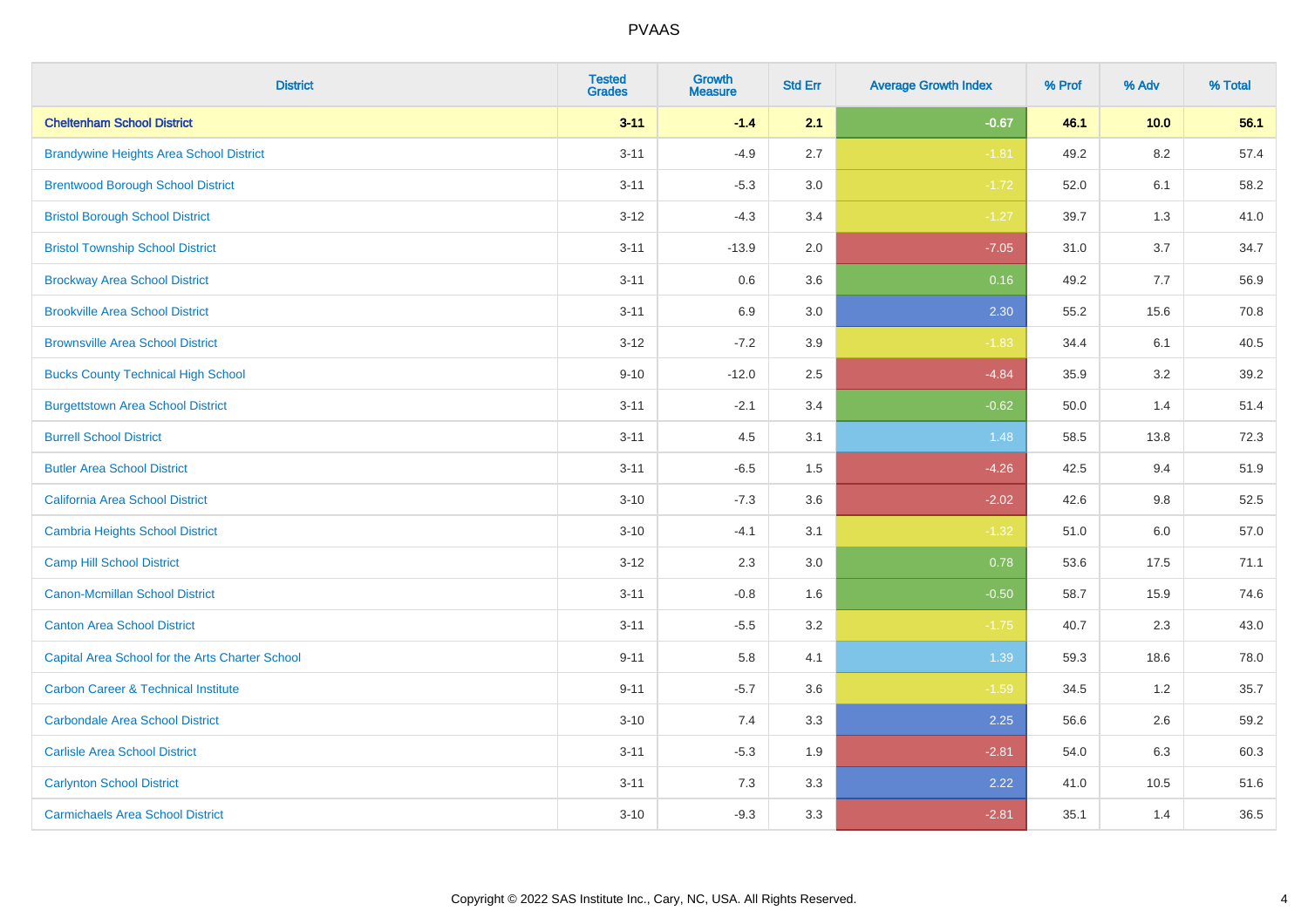| <b>District</b>                                         | <b>Tested</b><br><b>Grades</b> | <b>Growth</b><br><b>Measure</b> | <b>Std Err</b> | <b>Average Growth Index</b> | % Prof | % Adv | % Total |
|---------------------------------------------------------|--------------------------------|---------------------------------|----------------|-----------------------------|--------|-------|---------|
| <b>Cheltenham School District</b>                       | $3 - 11$                       | $-1.4$                          | 2.1            | $-0.67$                     | 46.1   | 10.0  | 56.1    |
| Catasauqua Area School District                         | $3 - 12$                       | $-12.1$                         | 3.0            | $-4.00$                     | 36.8   | 7.6   | 44.3    |
| <b>Centennial School District</b>                       | $3 - 10$                       | 7.1                             | 1.7            | 4.29                        | 50.1   | 8.7   | 58.9    |
| Center For Student Learning Charter School At Pennsbury | $6 - 12$                       | $-2.9$                          | 6.1            | $-0.47$                     | 42.9   | 0.0   | 42.9    |
| <b>Central Bucks School District</b>                    | $3 - 11$                       | 1.6                             | 0.9            | 1.66                        | 63.0   | 16.8  | 79.8    |
| <b>Central Cambria School District</b>                  | $3 - 11$                       | 3.0                             | 2.5            | 1.17                        | 56.2   | 9.7   | 66.0    |
| <b>Central Columbia School District</b>                 | $3-12$                         | $-4.8$                          | 2.6            | $-1.86$                     | 53.7   | 14.8  | 68.5    |
| <b>Central Dauphin School District</b>                  | $3 - 11$                       | 4.4                             | 1.3            | 3.32                        | 53.3   | 7.4   | 60.7    |
| <b>Central Fulton School District</b>                   | $3 - 11$                       | $-0.5$                          | 3.5            | $-0.14$                     | 51.4   | 8.6   | 60.0    |
| <b>Central Greene School District</b>                   | $3 - 11$                       | $-1.6$                          | 2.8            | $-0.55$                     | 54.2   | 2.8   | 57.0    |
| <b>Central Valley School District</b>                   | $3 - 10$                       | 4.8                             | 2.4            | 1.98                        | 56.9   | 9.0   | 65.9    |
| <b>Central York School District</b>                     | $3 - 12$                       | 12.3                            | 1.7            | 7.20                        | 55.5   | 11.5  | 67.0    |
| <b>Chambersburg Area School District</b>                | $3 - 11$                       | $-9.5$                          | 1.3            | $-7.20$                     | 42.7   | 8.6   | 51.4    |
| <b>Charleroi School District</b>                        | $3 - 11$                       | $-2.6$                          | 3.0            | $-0.86$                     | 55.7   | 7.4   | 63.1    |
| <b>Chartiers Valley School District</b>                 | $3 - 11$                       | $-1.7$                          | 2.0            | $-0.81$                     | 54.7   | 8.4   | 63.1    |
| <b>Chartiers-Houston School District</b>                | $3 - 10$                       | $-8.6$                          | 3.5            | $-2.41$                     | 59.7   | 4.5   | 64.2    |
| <b>Cheltenham School District</b>                       | $3 - 11$                       | $-1.4$                          | 2.1            | $-0.67$                     | 46.1   | 10.0  | 56.1    |
| <b>Chester Charter Scholars Academy Charter School</b>  | $3 - 12$                       | 8.4                             | 4.1            | 2.03                        | 23.4   | 0.0   | 23.4    |
| <b>Chester-Upland School District</b>                   | $3 - 11$                       | $-0.3$                          | 2.7            | $-0.09$                     | 13.8   | 0.8   | 14.6    |
| <b>Chestnut Ridge School District</b>                   | $3 - 12$                       | $-3.4$                          | 2.9            | $-1.17$                     | 46.6   | 5.8   | 52.4    |
| <b>Chichester School District</b>                       | $3 - 11$                       | $-2.7$                          | 2.3            | $-1.17$                     | 44.6   | 6.6   | 51.2    |
| <b>City CHS</b>                                         | $10 - 11$                      | 13.6                            | 2.7            | 5.12                        | 45.8   | 3.0   | 48.8    |
| <b>Clairton City School District</b>                    | $3 - 11$                       | 3.5                             | 3.7            | 0.95                        | 13.4   | 0.0   | 13.4    |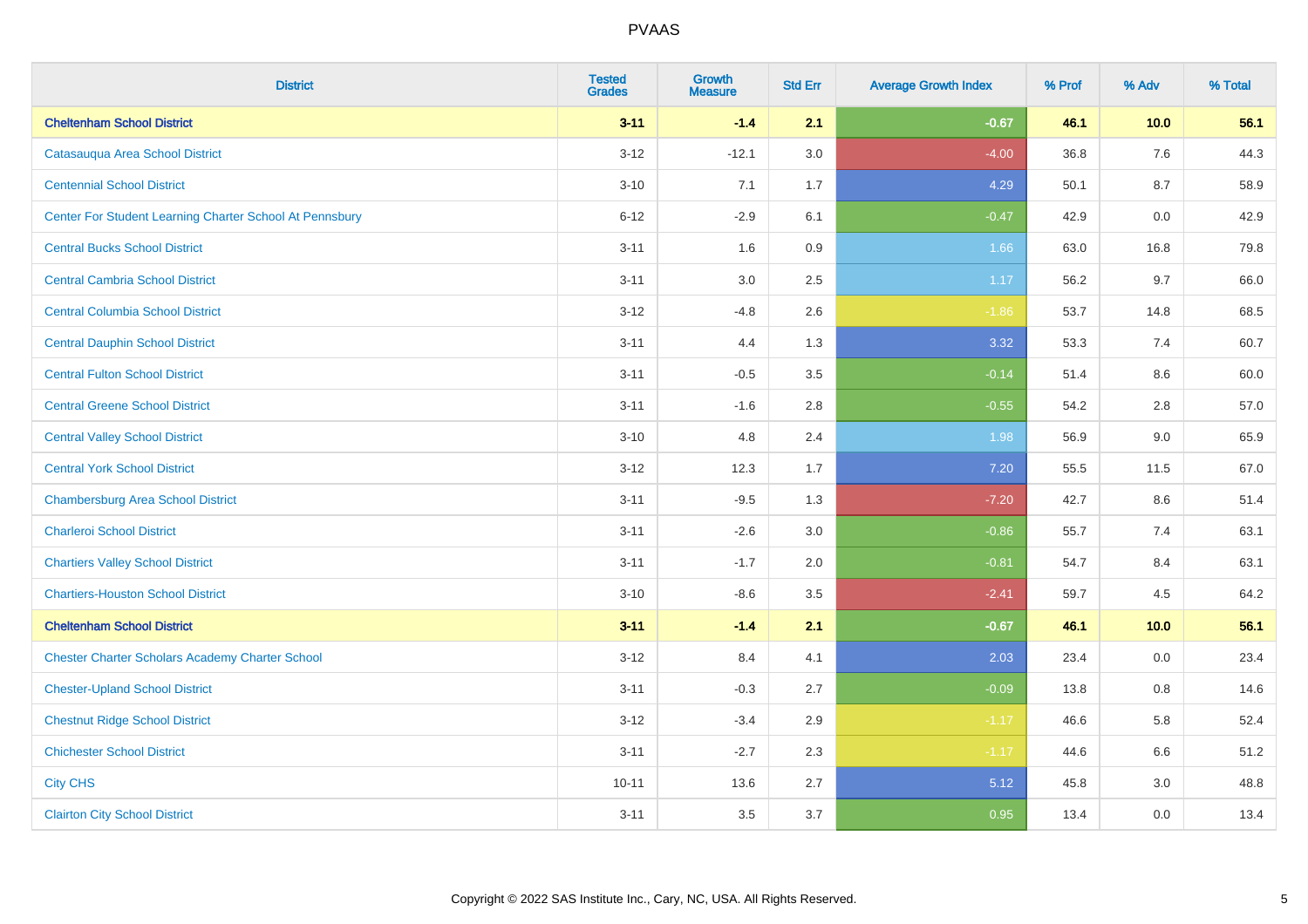| <b>District</b>                                    | <b>Tested</b><br><b>Grades</b> | <b>Growth</b><br><b>Measure</b> | <b>Std Err</b> | <b>Average Growth Index</b> | % Prof | % Adv | % Total |
|----------------------------------------------------|--------------------------------|---------------------------------|----------------|-----------------------------|--------|-------|---------|
| <b>Cheltenham School District</b>                  | $3 - 11$                       | $-1.4$                          | 2.1            | $-0.67$                     | 46.1   | 10.0  | 56.1    |
| <b>Clarion Area School District</b>                | $3 - 11$                       | 10.3                            | 4.1            | 2.51                        | 45.4   | 14.6  | 60.0    |
| <b>Clarion-Limestone Area School District</b>      | $3-12$                         | $-2.5$                          | 4.1            | $-0.60$                     | 56.8   | 6.8   | 63.6    |
| <b>Claysburg-Kimmel School District</b>            | $3 - 11$                       | $-5.7$                          | 4.0            | $-1.42$                     | 42.9   | 8.2   | 51.0    |
| <b>Clearfield Area School District</b>             | $3 - 10$                       | $-9.4$                          | 2.6            | $-3.56$                     | 43.0   | 3.1   | 46.1    |
| <b>Coatesville Area School District</b>            | $3 - 11$                       | $-4.4$                          | 1.7            | $-2.62$                     | 36.3   | 4.2   | 40.5    |
| <b>Cocalico School District</b>                    | $3 - 11$                       | 10.6                            | 2.0            | 5.18                        | 50.8   | 14.1  | 64.8    |
| <b>Collegium Charter School</b>                    | $3 - 10$                       | 5.9                             | 2.5            | 2.33                        | 38.1   | 7.9   | 46.0    |
| <b>Colonial School District</b>                    | $3 - 11$                       | 14.0                            | 1.7            | 8.21                        | 60.2   | 19.6  | 79.8    |
| <b>Columbia Borough School District</b>            | $3-12$                         | $-3.1$                          | 3.5            | $-0.89$                     | 29.5   | 1.9   | 31.4    |
| Columbia-Montour AVTS                              | $9 - 10$                       | $-12.5$                         | 3.0            | $-4.16$                     | 22.3   | 0.6   | 22.9    |
| <b>Commodore Perry School District</b>             | $3 - 11$                       | 3.2                             | 5.5            | 0.58                        | 58.3   | 0.0   | 58.3    |
| <b>Commonwealth Charter Academy Charter School</b> | $3 - 10$                       | 9.1                             | 1.9            | 4.90                        | 47.2   | 9.1   | 56.3    |
| Community Academy Of Philadelphia Charter School   | $3 - 11$                       | 5.8                             | 2.7            | 2.12                        | 26.7   | 0.9   | 27.6    |
| Conemaugh Township Area School District            | $3 - 12$                       | $-3.7$                          | 3.4            | $-1.09$                     | 53.8   | 17.6  | 71.4    |
| <b>Conemaugh Valley School District</b>            | $3-12$                         | $-3.2$                          | 4.1            | $-0.78$                     | 48.2   | 5.6   | 53.7    |
| <b>Conestoga Valley School District</b>            | $3 - 11$                       | 8.7                             | 1.8            | 4.69                        | 60.3   | 13.5  | 73.8    |
| <b>Conewago Valley School District</b>             | $3 - 12$                       | $-0.9$                          | 2.0            | $-0.45$                     | 51.7   | 9.6   | 61.3    |
| <b>Conneaut School District</b>                    | $3 - 12$                       | $-7.5$                          | 2.6            | $-2.91$                     | 38.4   | 7.4   | 45.8    |
| <b>Connellsville Area School District</b>          | $3 - 11$                       | 6.1                             | 2.0            | 3.05                        | 45.4   | 7.8   | 53.2    |
| <b>Conrad Weiser Area School District</b>          | $3 - 11$                       | 3.6                             | 2.2            | 1.63                        | 52.1   | 2.1   | 54.2    |
| <b>Cornell School District</b>                     | $3 - 11$                       | $-1.6$                          | 5.0            | $-0.32$                     | 33.8   | 1.5   | 35.4    |
| <b>Cornwall-Lebanon School District</b>            | $3 - 11$                       | 8.3                             | 1.6            | 5.08                        | 47.2   | 8.4   | 55.6    |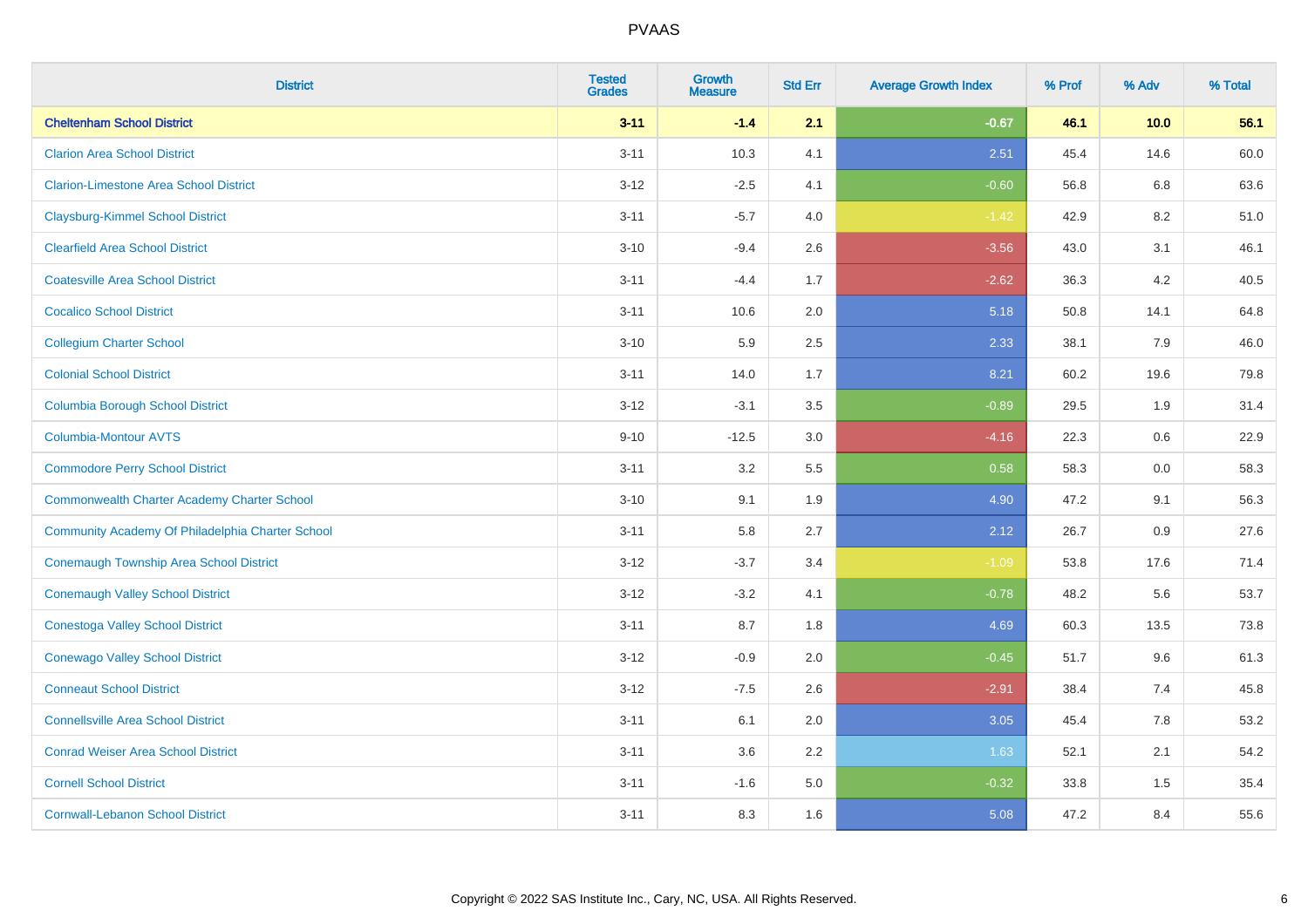| <b>District</b>                          | <b>Tested</b><br><b>Grades</b> | <b>Growth</b><br><b>Measure</b> | <b>Std Err</b> | <b>Average Growth Index</b> | % Prof | % Adv | % Total |
|------------------------------------------|--------------------------------|---------------------------------|----------------|-----------------------------|--------|-------|---------|
| <b>Cheltenham School District</b>        | $3 - 11$                       | $-1.4$                          | 2.1            | $-0.67$                     | 46.1   | 10.0  | 56.1    |
| <b>Corry Area School District</b>        | $3 - 11$                       | $-5.3$                          | 2.6            | $-2.03$                     | 38.5   | 6.0   | 44.5    |
| <b>Coudersport Area School District</b>  | $3 - 11$                       | 7.7                             | 3.7            | 2.06                        | 55.7   | 8.2   | 63.9    |
| <b>Council Rock School District</b>      | $3 - 11$                       | 8.9                             | 1.2            | 7.65                        | 62.8   | 16.6  | 79.4    |
| <b>Cranberry Area School District</b>    | $3 - 12$                       | 9.2                             | 3.0            | 3.04                        | 47.5   | 10.2  | 57.6    |
| <b>Crawford Central School District</b>  | $3 - 11$                       | $-4.7$                          | 2.2            | $-2.15$                     | 40.6   | 10.5  | 51.1    |
| <b>Crestwood School District</b>         | $3 - 11$                       | $-0.4$                          | 2.4            | $-0.17$                     | 57.4   | 17.0  | 74.4    |
| <b>Cumberland Valley School District</b> | $3-12$                         | 18.5                            | 1.3            | 14.64                       | 60.7   | 23.4  | 84.1    |
| <b>Curwensville Area School District</b> | $3 - 11$                       | $-27.9$                         | 4.1            | $-6.72$                     | 42.5   | 4.1   | 46.6    |
| <b>Dallas School District</b>            | $3 - 11$                       | $-2.5$                          | 2.2            | $-1.12$                     | 54.9   | 7.6   | 62.4    |
| <b>Dallastown Area School District</b>   | $3 - 11$                       | 13.5                            | 1.5            | 8.84                        | 56.0   | 17.9  | 73.8    |
| <b>Daniel Boone Area School District</b> | $3 - 12$                       | 5.7                             | 2.0            | 2.88                        | 51.0   | 11.5  | 62.6    |
| <b>Danville Area School District</b>     | $3 - 11$                       | 0.4                             | 2.6            | 0.15                        | 57.4   | 18.4  | 75.7    |
| <b>Dauphin County Technical School</b>   | $9 - 11$                       | $-45.5$                         | 2.6            | $-17.72$                    | 14.4   | 2.5   | 16.9    |
| <b>Deer Lakes School District</b>        | $3 - 11$                       | 17.0                            | 2.7            | 6.32                        | 61.5   | 16.4  | 77.9    |
| <b>Delaware Valley School District</b>   | $3 - 11$                       | 12.6                            | 1.8            | 6.93                        | 55.2   | 16.2  | 71.4    |
| <b>Derry Area School District</b>        | $3 - 11$                       | 13.2                            | 2.8            | 4.69                        | 60.0   | 12.5  | 72.5    |
| <b>Derry Township School District</b>    | $3 - 10$                       | 12.8                            | 2.0            | 6.39                        | 54.8   | 25.8  | 80.6    |
| <b>Donegal School District</b>           | $3 - 12$                       | 3.1                             | 2.4            | 1.29                        | 60.6   | 9.1   | 69.7    |
| <b>Dover Area School District</b>        | $3-12$                         | 6.0                             | 2.1            | 2.94                        | 52.2   | 6.0   | 58.2    |
| Downingtown Area School District         | $3 - 11$                       | 12.1                            | 1.1            | 10.67                       | 60.0   | 23.5  | 83.6    |
| Dr Robert Ketterer Charter School Inc    | $6 - 12$                       | 10.1                            | 5.0            | 2.04                        | 14.9   | 0.4   | 15.3    |
| <b>Dubois Area School District</b>       | $3 - 11$                       | $-6.2$                          | 2.0            | $-3.07$                     | 50.9   | 13.4  | 64.3    |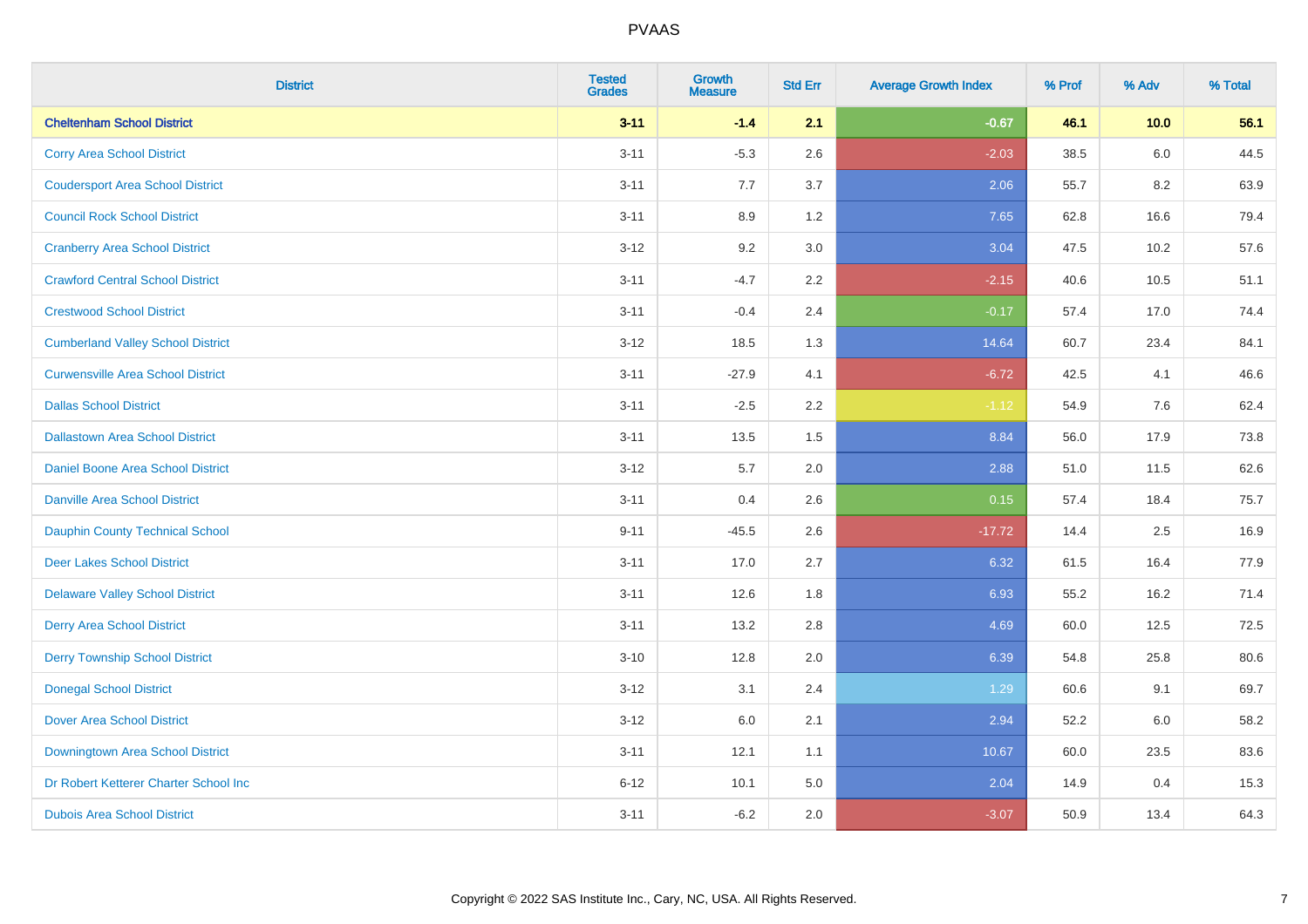| <b>District</b>                                   | <b>Tested</b><br><b>Grades</b> | <b>Growth</b><br><b>Measure</b> | <b>Std Err</b> | <b>Average Growth Index</b> | % Prof | % Adv | % Total |
|---------------------------------------------------|--------------------------------|---------------------------------|----------------|-----------------------------|--------|-------|---------|
| <b>Cheltenham School District</b>                 | $3 - 11$                       | $-1.4$                          | 2.1            | $-0.67$                     | 46.1   | 10.0  | 56.1    |
| <b>Dunmore School District</b>                    | $3 - 11$                       | $-7.7$                          | 2.9            | $-2.62$                     | 34.0   | 7.2   | 41.2    |
| <b>East Allegheny School District</b>             | $3 - 11$                       | $-6.3$                          | 3.3            | $-1.87$                     | 31.9   | 9.7   | 41.7    |
| <b>East Lycoming School District</b>              | $3 - 11$                       | $-6.0$                          | 2.7            | $-2.24$                     | 48.3   | 4.2   | 52.5    |
| <b>East Penn School District</b>                  | $3 - 11$                       | 4.1                             | 1.3            | 3.27                        | 55.8   | 11.5  | 67.3    |
| <b>East Pennsboro Area School District</b>        | $3 - 11$                       | $-4.2$                          | 2.5            | $-1.71$                     | 60.8   | 8.5   | 69.3    |
| East Stroudsburg Area School District             | $3 - 11$                       | 0.1                             | 1.6            | 0.05                        | 45.8   | 7.8   | 53.6    |
| <b>Eastern Lancaster County School District</b>   | $3 - 12$                       | 4.5                             | 2.2            | 2.09                        | 46.3   | 11.4  | 57.6    |
| <b>Eastern Lebanon County School District</b>     | $3 - 11$                       | 8.6                             | 2.2            | 3.84                        | 48.8   | 11.4  | 60.3    |
| <b>Eastern York School District</b>               | $3 - 11$                       | 9.6                             | 2.6            | 3.71                        | 56.3   | 12.6  | 68.9    |
| <b>Easton Area School District</b>                | $3 - 12$                       | $-4.1$                          | 1.4            | $-2.91$                     | 39.9   | 4.0   | 43.9    |
| <b>Elizabeth Forward School District</b>          | $3 - 11$                       | $-8.4$                          | 2.4            | $-3.41$                     | 51.7   | 4.0   | 55.7    |
| <b>Elizabethtown Area School District</b>         | $3 - 12$                       | $-0.9$                          | 1.9            | $-0.47$                     | 50.0   | 11.2  | 61.2    |
| <b>Elk Lake School District</b>                   | $3 - 11$                       | $-4.0$                          | 3.3            | $-1.23$                     | 46.2   | 3.3   | 49.4    |
| <b>Ellwood City Area School District</b>          | $3 - 11$                       | $-4.2$                          | 3.2            | $-1.29$                     | 54.1   | 14.1  | 68.2    |
| <b>Ephrata Area School District</b>               | $3 - 11$                       | 5.6                             | 1.8            | 3.12                        | 54.7   | 9.5   | 64.2    |
| <b>Erie City School District</b>                  | $3 - 12$                       | $-14.5$                         | 1.6            | $-9.26$                     | 25.4   | 3.0   | 28.4    |
| Esperanza Academy Charter School                  | $4 - 11$                       | 4.0                             | 2.5            | 1.61                        | 32.4   | 0.7   | 33.1    |
| <b>Esperanza Cyber Charter School</b>             | $3 - 11$                       | 7.1                             | 6.1            | 1.16                        | 9.1    | 0.0   | 9.1     |
| <b>Everett Area School District</b>               | $3 - 11$                       | 5.0                             | 3.4            | 1.47                        | 60.5   | 1.3   | 61.8    |
| <b>Executive Education Academy Charter School</b> | $3 - 10$                       | $-6.5$                          | 3.1            | $-2.08$                     | 23.7   | 2.2   | 25.8    |
| <b>Exeter Township School District</b>            | $3 - 11$                       | $-10.4$                         | 1.9            | $-5.44$                     | 50.6   | 2.7   | 53.3    |
| <b>Fairfield Area School District</b>             | $3 - 11$                       | $-5.6$                          | 3.4            | $-1.66$                     | 57.9   | 4.0   | 61.8    |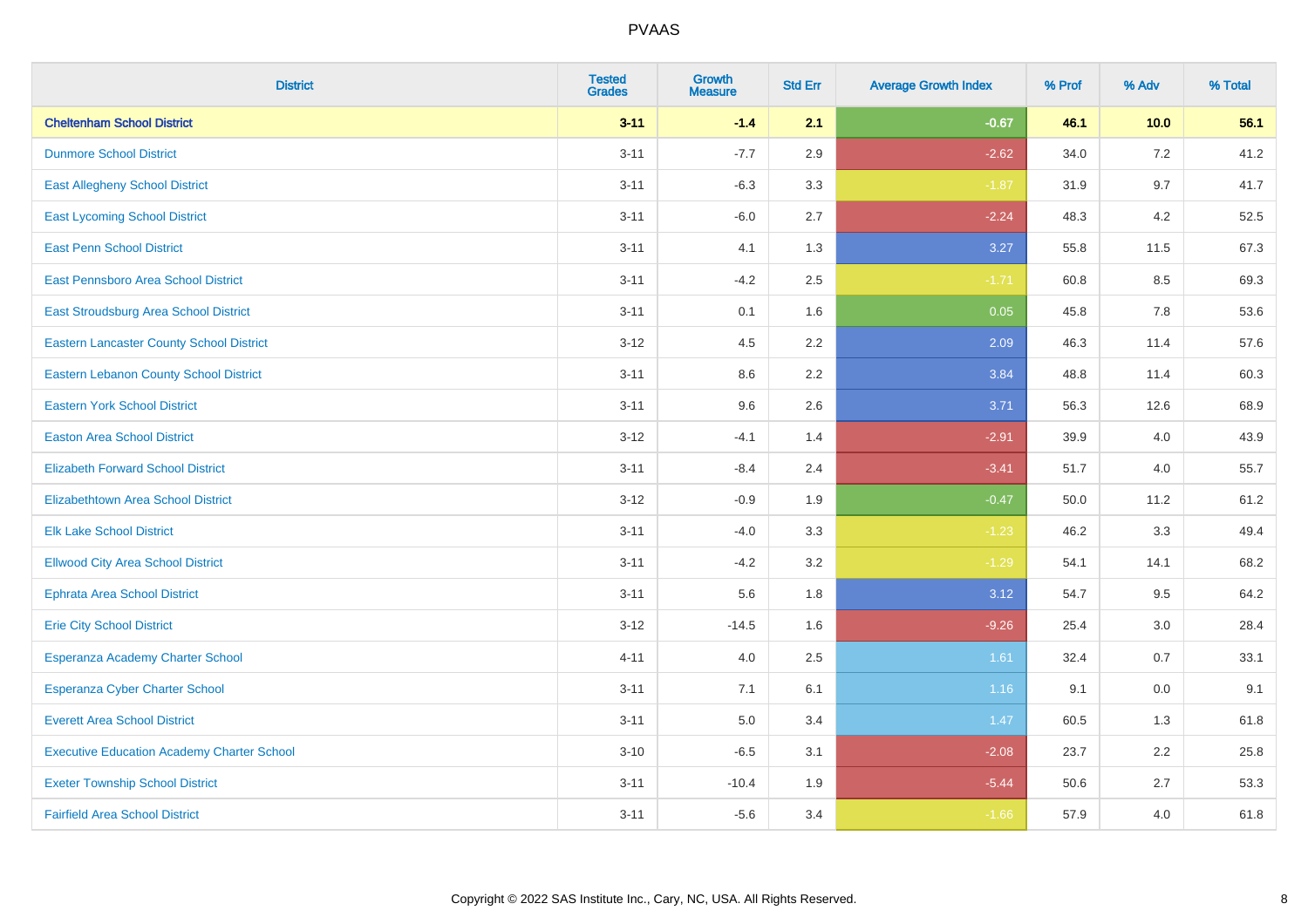| <b>District</b>                             | <b>Tested</b><br><b>Grades</b> | <b>Growth</b><br><b>Measure</b> | <b>Std Err</b> | <b>Average Growth Index</b> | % Prof | % Adv   | % Total |
|---------------------------------------------|--------------------------------|---------------------------------|----------------|-----------------------------|--------|---------|---------|
| <b>Cheltenham School District</b>           | $3 - 11$                       | $-1.4$                          | 2.1            | $-0.67$                     | 46.1   | 10.0    | 56.1    |
| <b>Fairview School District</b>             | $3 - 11$                       | 3.4                             | 2.6            | 1.32                        | 57.2   | 17.6    | 74.8    |
| <b>Fannett-Metal School District</b>        | $3 - 11$                       | $-3.4$                          | 5.1            | $-0.67$                     | 38.7   | 8.1     | 46.8    |
| <b>Farrell Area School District</b>         | $3 - 11$                       | $-10.4$                         | 4.3            | $-2.41$                     | 19.0   | $0.0\,$ | 19.0    |
| <b>Ferndale Area School District</b>        | $3 - 10$                       | $-5.8$                          | 4.3            | $-1.33$                     | 40.0   | 0.0     | 40.0    |
| <b>Fleetwood Area School District</b>       | $3 - 10$                       | 12.2                            | 2.2            | 5.68                        | 53.5   | 11.6    | 65.2    |
| <b>Forbes Road School District</b>          | $3 - 11$                       | 2.8                             | 5.1            | 0.56                        | 41.4   | 10.3    | 51.7    |
| <b>Forest Area School District</b>          | $3 - 11$                       | $-4.4$                          | 5.4            | $-0.81$                     | 36.2   | 2.1     | 38.3    |
| <b>Forest City Regional School District</b> | $3 - 12$                       | $-6.0$                          | 3.0            | $-1.96$                     | 44.1   | 0.0     | 44.1    |
| <b>Forest Hills School District</b>         | $3 - 11$                       | $-7.3$                          | 2.7            | $-2.74$                     | 41.1   | 13.7    | 54.8    |
| <b>Fort Cherry School District</b>          | $3 - 10$                       | $-5.9$                          | $3.8\,$        | $-1.56$                     | 55.2   | 5.2     | 60.3    |
| <b>Fort Leboeuf School District</b>         | $3 - 11$                       | 11.7                            | 2.5            | 4.73                        | 48.5   | 21.1    | 69.6    |
| Fox Chapel Area School District             | $3 - 11$                       | 9.8                             | 1.8            | 5.36                        | 56.6   | 28.6    | 85.2    |
| <b>Franklin Area School District</b>        | $3 - 11$                       | 6.6                             | 2.8            | 2.34                        | 48.2   | 4.5     | 52.7    |
| <b>Franklin Regional School District</b>    | $3 - 11$                       | 2.0                             | 1.9            | 1.02                        | 66.7   | 15.5    | 82.1    |
| <b>Frazier School District</b>              | $3 - 11$                       | $-17.2$                         | 3.7            | $-4.70$                     | 37.1   | 1.6     | 38.7    |
| <b>Freedom Area School District</b>         | $3 - 11$                       | $-7.1$                          | 3.0            | $-2.37$                     | 43.8   | 4.2     | 47.9    |
| <b>Freeport Area School District</b>        | $3 - 10$                       | 9.7                             | 2.5            | 3.91                        | 57.5   | 17.8    | 75.3    |
| <b>Galeton Area School District</b>         | $3 - 11$                       | 2.2                             | 5.3            | 0.42                        | 41.3   | 4.4     | 45.6    |
| <b>Garnet Valley School District</b>        | $3 - 10$                       | 10.9                            | 1.7            | 6.53                        | 67.1   | 19.0    | 86.1    |
| <b>Gateway School District</b>              | $3 - 11$                       | 0.8                             | 2.2            | 0.38                        | 52.1   | 13.8    | 65.9    |
| <b>General Mclane School District</b>       | $3 - 11$                       | 3.1                             | 2.9            | 1.07                        | 62.3   | 4.9     | 67.2    |
| <b>Gettysburg Area School District</b>      | $3 - 11$                       | $-4.0$                          | 2.1            | $-1.89$                     | 45.3   | 14.0    | 59.3    |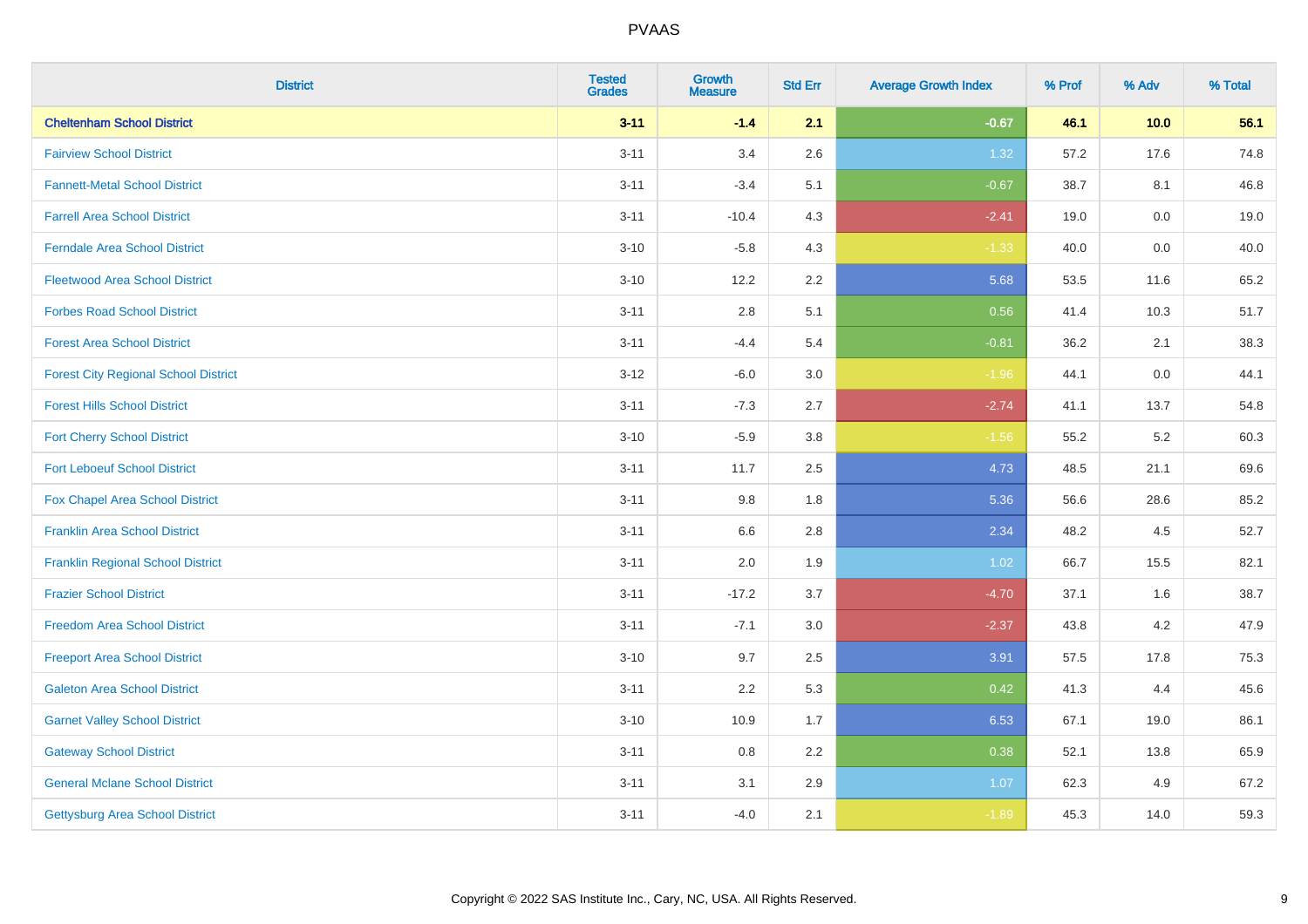| <b>District</b>                               | <b>Tested</b><br><b>Grades</b> | <b>Growth</b><br><b>Measure</b> | <b>Std Err</b> | <b>Average Growth Index</b> | % Prof | % Adv | % Total |
|-----------------------------------------------|--------------------------------|---------------------------------|----------------|-----------------------------|--------|-------|---------|
| <b>Cheltenham School District</b>             | $3 - 11$                       | $-1.4$                          | 2.1            | $-0.67$                     | 46.1   | 10.0  | 56.1    |
| <b>Gillingham Charter School</b>              | $3 - 11$                       | $-4.4$                          | 5.6            | $-0.77$                     | 20.8   | 8.3   | 29.2    |
| <b>Girard School District</b>                 | $3 - 11$                       | $-0.6$                          | 2.7            | $-0.22$                     | 53.9   | 15.6  | 69.6    |
| <b>Glendale School District</b>               | $3 - 10$                       | $-0.9$                          | 3.7            | $-0.24$                     | 50.0   | 5.4   | 55.4    |
| <b>Governor Mifflin School District</b>       | $3 - 11$                       | 4.1                             | 1.8            | 2.33                        | 42.5   | 7.2   | 49.7    |
| <b>Great Valley School District</b>           | $3 - 11$                       | 15.0                            | 1.9            | 7.98                        | 50.0   | 35.0  | 85.0    |
| <b>Greater Johnstown School District</b>      | $3 - 11$                       | $-3.1$                          | 2.6            | $-1.19$                     | 26.1   | 0.0   | 26.1    |
| <b>Greater Latrobe School District</b>        | $3 - 11$                       | 0.6                             | 1.9            | 0.31                        | 55.5   | 14.1  | 69.5    |
| <b>Greater Nanticoke Area School District</b> | $3-12$                         | 11.2                            | 2.8            | 4.01                        | 38.0   | 12.4  | 50.4    |
| <b>Greencastle-Antrim School District</b>     | $3 - 11$                       | $-3.0$                          | 2.2            | $-1.36$                     | 62.4   | 9.9   | 72.3    |
| <b>Greensburg Salem School District</b>       | $3 - 11$                       | $-4.4$                          | 2.4            | $-1.88$                     | 47.6   | 4.9   | 52.4    |
| <b>Greenville Area School District</b>        | $3 - 11$                       | 0.7                             | 2.9            | 0.26                        | 53.4   | 6.9   | 60.3    |
| <b>Greenwood School District</b>              | $3 - 11$                       | 15.9                            | 3.9            | 4.11                        | 50.0   | 25.0  | 75.0    |
| <b>Grove City Area School District</b>        | $3 - 12$                       | 5.1                             | 2.4            | 2.09                        | 36.4   | 16.5  | 52.8    |
| <b>Halifax Area School District</b>           | $3 - 11$                       | 4.7                             | 3.9            | 1.22                        | 61.5   | 9.6   | 71.2    |
| <b>Hamburg Area School District</b>           | $3 - 11$                       | 8.9                             | 2.5            | 3.63                        | 43.5   | 8.2   | 51.7    |
| <b>Hampton Township School District</b>       | $3 - 11$                       | 5.1                             | 2.2            | 2.35                        | 54.0   | 28.2  | 82.2    |
| <b>Hanover Area School District</b>           | $3 - 11$                       | 2.2                             | 4.6            | 0.48                        | 42.9   | 5.7   | 48.6    |
| <b>Hanover Public School District</b>         | $3 - 11$                       | 5.2                             | 2.8            | 1.83                        | 52.2   | 14.4  | 66.7    |
| <b>Harbor Creek School District</b>           | $3 - 11$                       | $-7.1$                          | 2.7            | $-2.67$                     | 48.8   | 15.2  | 64.0    |
| Harmony Area School District                  | $3 - 10$                       | 4.5                             | 6.3            | 0.72                        | 33.3   | 13.3  | 46.7    |
| <b>Harrisburg City School District</b>        | $3 - 11$                       | $-0.4$                          | 2.1            | $-0.19$                     | 15.1   | 0.4   | 15.5    |
| Hatboro-Horsham School District               | $3 - 11$                       | $-12.8$                         | 1.7            | $-7.47$                     | 45.6   | 7.2   | 52.8    |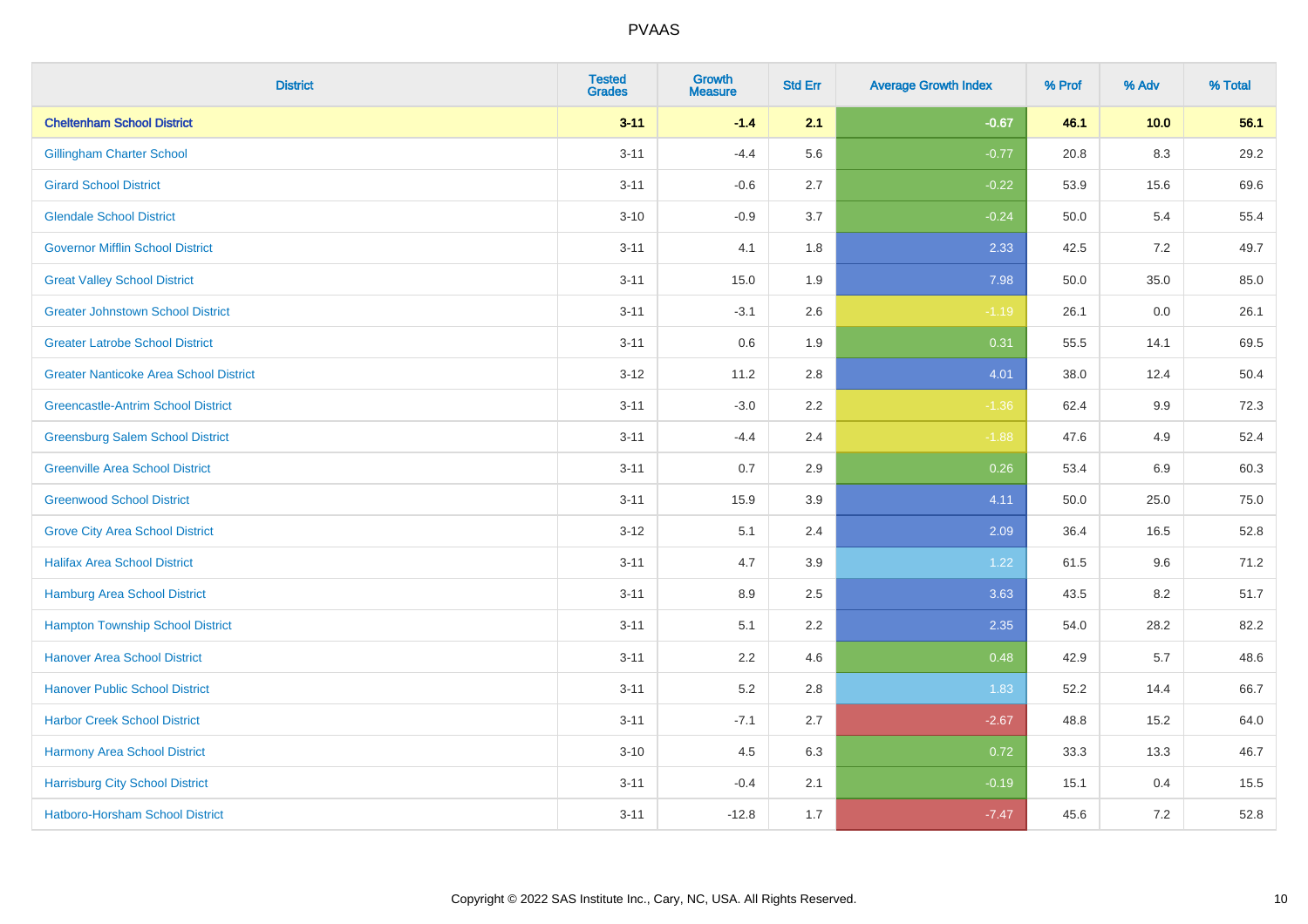| <b>District</b>                               | <b>Tested</b><br><b>Grades</b> | <b>Growth</b><br><b>Measure</b> | <b>Std Err</b> | <b>Average Growth Index</b> | % Prof | % Adv | % Total |
|-----------------------------------------------|--------------------------------|---------------------------------|----------------|-----------------------------|--------|-------|---------|
| <b>Cheltenham School District</b>             | $3 - 11$                       | $-1.4$                          | 2.1            | $-0.67$                     | 46.1   | 10.0  | 56.1    |
| <b>Haverford Township School District</b>     | $3 - 11$                       | 8.0                             | 1.5            | 5.27                        | 53.0   | 25.5  | 78.6    |
| <b>Hazleton Area School District</b>          | $3 - 11$                       | 9.6                             | 1.4            | 6.77                        | 45.0   | 7.8   | 52.9    |
| <b>Hempfield Area School District</b>         | $3 - 12$                       | 4.6                             | 1.6            | 2.86                        | 53.5   | 20.1  | 73.6    |
| <b>Hempfield School District</b>              | $3 - 11$                       | 0.1                             | 1.4            | 0.08                        | 58.2   | 9.9   | 68.2    |
| <b>Hermitage School District</b>              | $3 - 12$                       | 3.8                             | 2.4            | 1.60                        | 57.5   | 9.3   | 66.8    |
| <b>Highlands School District</b>              | $3 - 11$                       | $-7.4$                          | 2.7            | $-2.76$                     | 44.4   | 3.7   | 48.2    |
| <b>Hollidaysburg Area School District</b>     | $3 - 11$                       | 6.0                             | 2.1            | 2.88                        | 57.1   | 12.3  | 69.4    |
| <b>Homer-Center School District</b>           | $3 - 11$                       | 9.7                             | 3.6            | 2.70                        | 45.1   | 17.2  | 62.3    |
| Hope For Hyndman Charter School               | $3 - 11$                       | $-2.0$                          | 6.1            | $-0.32$                     | 33.3   | 0.0   | 33.3    |
| <b>Hopewell Area School District</b>          | $3 - 11$                       | 2.6                             | 2.7            | 0.97                        | 58.4   | 4.0   | 62.4    |
| Huntingdon Area School District               | $3 - 11$                       | $-2.0$                          | 2.7            | $-0.72$                     | 36.8   | 10.3  | 47.0    |
| Imhotep Institute Charter High School         | $9 - 11$                       | $-5.3$                          | 5.8            | $-0.92$                     | 25.0   | 0.0   | 25.0    |
| <b>Indiana Area School District</b>           | $3 - 11$                       | $-5.3$                          | 2.3            | $-2.28$                     | 47.6   | 18.4  | 66.1    |
| <b>Innovative Arts Academy Charter School</b> | $6 - 11$                       | $-9.1$                          | 3.7            | $-2.44$                     | 9.5    | 0.0   | 9.5     |
| Insight PA Cyber Charter School               | $3 - 11$                       | 0.7                             | 5.7            | 0.12                        | 50.0   | 4.8   | 54.8    |
| <b>Interboro School District</b>              | $3 - 12$                       | $-7.3$                          | 2.1            | $-3.43$                     | 46.6   | 4.8   | 51.4    |
| <b>Iroquois School District</b>               | $3 - 11$                       | 13.1                            | 3.0            | 4.35                        | 48.2   | 7.8   | 56.0    |
| Jamestown Area School District                | $3 - 11$                       | 13.5                            | 4.2            | 3.19                        | 64.4   | 13.3  | 77.8    |
| Jeannette City School District                | $3 - 11$                       | $-4.3$                          | 3.8            | $-1.13$                     | 46.7   | 7.5   | 54.2    |
| Jefferson County-Dubois AVTS                  | $9 - 11$                       | $-16.2$                         | 3.9            | $-4.16$                     | 23.0   | 0.0   | 23.0    |
| Jefferson-Morgan School District              | $3 - 10$                       | $-9.9$                          | 4.2            | $-2.35$                     | 43.8   | 4.2   | 47.9    |
| <b>Jenkintown School District</b>             | $3 - 11$                       | 12.5                            | 4.4            | 2.84                        | 54.6   | 29.6  | 84.1    |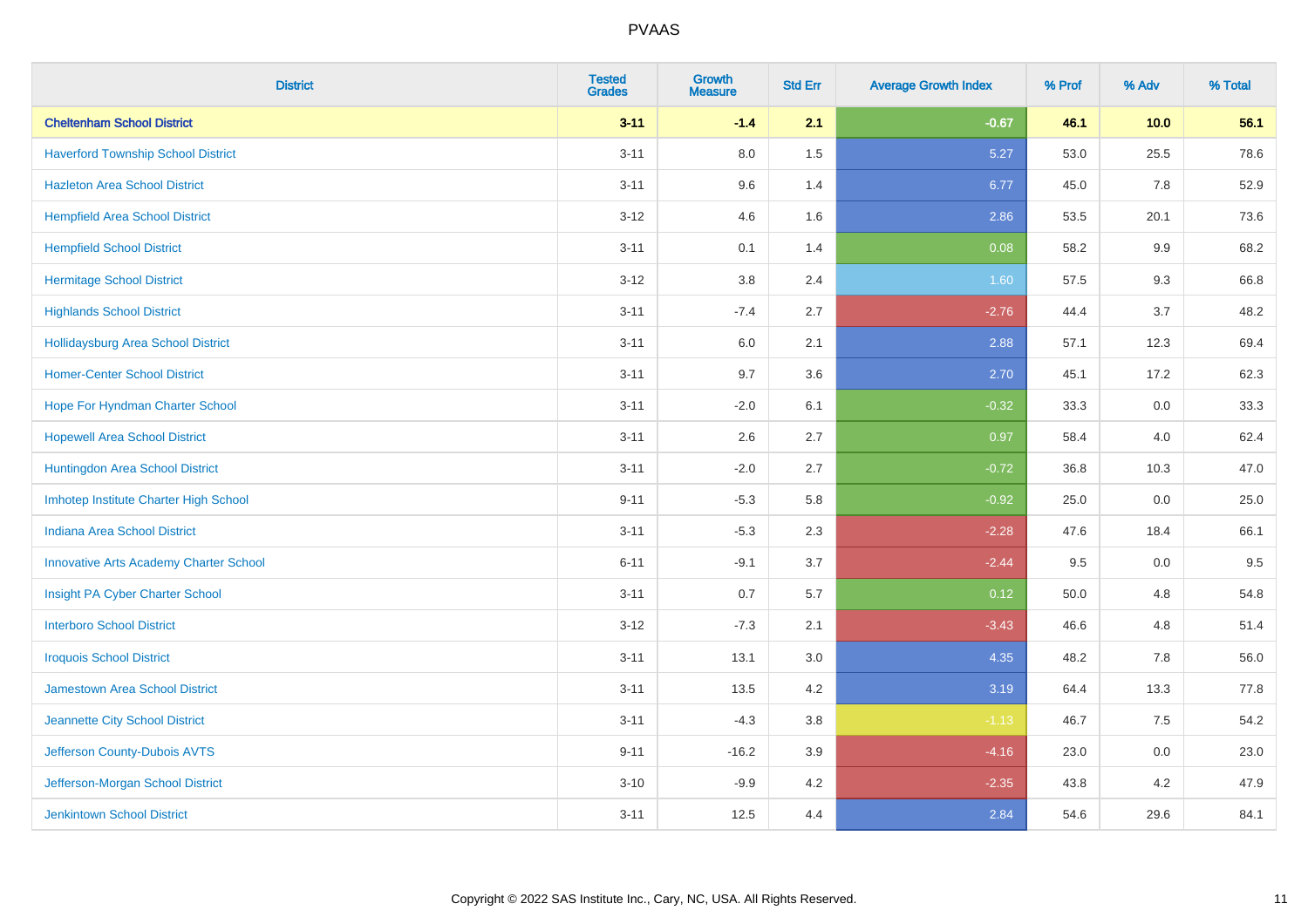| <b>District</b>                                 | <b>Tested</b><br><b>Grades</b> | <b>Growth</b><br><b>Measure</b> | <b>Std Err</b> | <b>Average Growth Index</b> | % Prof | % Adv   | % Total |
|-------------------------------------------------|--------------------------------|---------------------------------|----------------|-----------------------------|--------|---------|---------|
| <b>Cheltenham School District</b>               | $3 - 11$                       | $-1.4$                          | 2.1            | $-0.67$                     | 46.1   | 10.0    | 56.1    |
| <b>Jersey Shore Area School District</b>        | $3 - 11$                       | 0.5                             | 2.6            | 0.21                        | 47.1   | 9.2     | 56.2    |
| Jim Thorpe Area School District                 | $3 - 11$                       | $-5.8$                          | 2.7            | $-2.19$                     | 33.3   | 7.4     | 40.7    |
| Johnsonburg Area School District                | $3 - 11$                       | $-14.1$                         | 3.9            | $-3.62$                     | 54.0   | 4.6     | 58.6    |
| <b>Juniata County School District</b>           | $3 - 12$                       | $-4.9$                          | 2.1            | $-2.26$                     | 38.5   | 2.9     | 41.4    |
| <b>Juniata Valley School District</b>           | $3 - 11$                       | $-3.9$                          | 3.5            | $-1.10$                     | 44.4   | 3.5     | 47.8    |
| <b>Kane Area School District</b>                | $3 - 10$                       | $-3.7$                          | 3.2            | $-1.17$                     | 39.5   | $9.9\,$ | 49.4    |
| <b>Karns City Area School District</b>          | $3 - 11$                       | $-6.0$                          | 2.9            | $-2.03$                     | 53.1   | 8.3     | 61.5    |
| <b>Kennett Consolidated School District</b>     | $3 - 11$                       | 4.8                             | 1.8            | 2.61                        | 52.5   | 10.7    | 63.2    |
| <b>Keystone Central School District</b>         | $3 - 11$                       | $-5.1$                          | 2.0            | $-2.46$                     | 44.7   | 4.6     | 49.4    |
| <b>Keystone Education Center Charter School</b> | $3 - 12$                       | $-12.9$                         | 5.9            | $-2.19$                     | 28.0   | 0.0     | 28.0    |
| <b>Keystone Oaks School District</b>            | $3 - 11$                       | 5.5                             | 2.6            | 2.07                        | 53.2   | 12.1    | 65.4    |
| <b>Keystone School District</b>                 | $3 - 11$                       | 3.1                             | 3.3            | 0.94                        | 50.6   | 6.5     | 57.1    |
| <b>KIPP Dubois Charter School</b>               | $9 - 10$                       | 4.7                             | 3.3            | 1.40                        | 31.0   | 1.4     | 32.4    |
| <b>Kiski Area School District</b>               | $3 - 11$                       | $-3.7$                          | 2.0            | $-1.86$                     | 57.4   | 10.4    | 67.8    |
| <b>Kutztown Area School District</b>            | $3 - 12$                       | $-0.2$                          | 3.2            | $-0.05$                     | 55.4   | 13.3    | 68.7    |
| La Academia Partnership Charter School          | $6 - 11$                       | $-11.0$                         | 4.7            | $-2.34$                     | 6.8    | 0.0     | 6.8     |
| Lackawanna Trail School District                | $3 - 10$                       | $-21.7$                         | 3.5            | $-6.20$                     | 38.5   | 1.5     | 40.0    |
| <b>Lakeland School District</b>                 | $3 - 11$                       | 1.1                             | 2.8            | 0.38                        | 48.6   | 3.7     | 52.3    |
| Lake-Lehman School District                     | $3 - 11$                       | 10.8                            | 2.7            | 3.93                        | 55.3   | 7.9     | 63.2    |
| <b>Lakeview School District</b>                 | $3 - 11$                       | $-0.9$                          | 3.7            | $-0.24$                     | 60.3   | 3.2     | 63.5    |
| Lampeter-Strasburg School District              | $3 - 12$                       | $-8.6$                          | 2.0            | $-4.33$                     | 55.1   | $9.8\,$ | 64.8    |
| <b>Lancaster School District</b>                | $3 - 12$                       | $-15.8$                         | 1.5            | $-10.90$                    | 14.6   | 2.3     | 16.9    |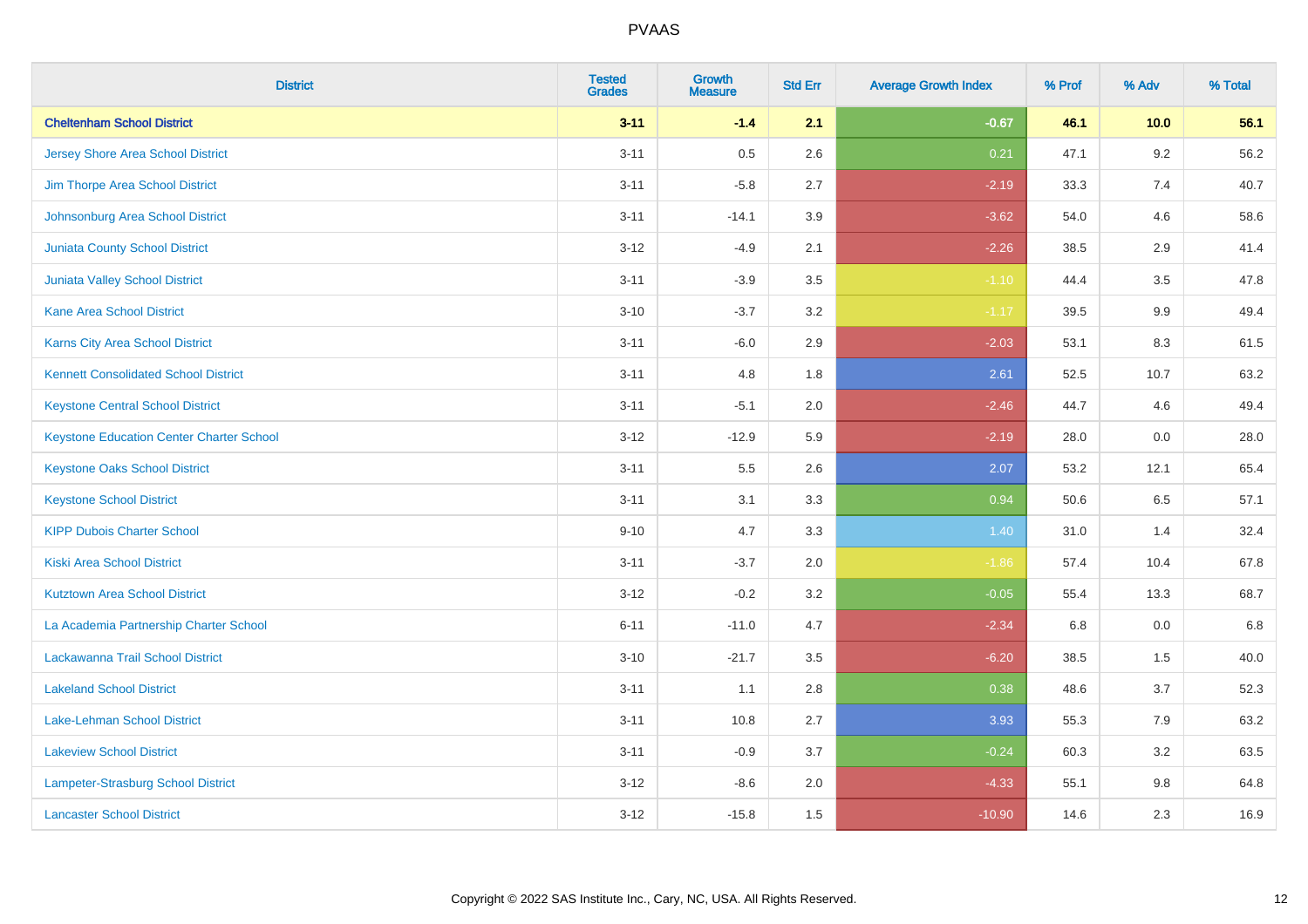| <b>District</b>                                    | <b>Tested</b><br><b>Grades</b> | <b>Growth</b><br><b>Measure</b> | <b>Std Err</b> | <b>Average Growth Index</b> | % Prof | % Adv   | % Total |
|----------------------------------------------------|--------------------------------|---------------------------------|----------------|-----------------------------|--------|---------|---------|
| <b>Cheltenham School District</b>                  | $3 - 11$                       | $-1.4$                          | 2.1            | $-0.67$                     | 46.1   | 10.0    | 56.1    |
| <b>Laurel Highlands School District</b>            | $3 - 11$                       | 4.3                             | 2.4            | 1.81                        | 44.9   | 9.6     | 54.5    |
| <b>Laurel School District</b>                      | $3 - 11$                       | 1.8                             | 3.1            | 0.59                        | 70.1   | 2.3     | 72.4    |
| <b>Lawrence County CTC</b>                         | $10 - 11$                      | $-21.7$                         | 3.6            | $-6.05$                     | 19.8   | $0.0\,$ | 19.8    |
| <b>Lebanon School District</b>                     | $3 - 11$                       | $-1.6$                          | 1.9            | $-0.80$                     | 24.4   | 2.6     | 27.0    |
| <b>Leechburg Area School District</b>              | $3 - 11$                       | 4.4                             | 4.0            | 1.09                        | 47.8   | 19.6    | 67.4    |
| Lehigh Career & Technical Institute                | $10 - 12$                      | 5.6                             | 5.6            | 0.99                        | 78.3   | 0.0     | 78.3    |
| Lehigh Valley Academy Regional Charter School      | $3 - 11$                       | 0.7                             | 2.3            | 0.32                        | 46.3   | 5.0     | 51.4    |
| Lehigh Valley Charter High School For The Arts     | $9 - 10$                       | 7.3                             | 2.6            | 2.82                        | 62.3   | 18.2    | 80.5    |
| <b>Lehighton Area School District</b>              | $3 - 11$                       | $-1.6$                          | 2.3            | $-0.70$                     | 51.1   | 5.6     | 56.7    |
| <b>Lewisburg Area School District</b>              | $3 - 11$                       | $-2.7$                          | 2.6            | $-1.03$                     | 57.0   | 18.5    | 75.6    |
| <b>Ligonier Valley School District</b>             | $3 - 11$                       | 4.2                             | 3.1            | 1.34                        | 59.1   | 10.3    | 69.5    |
| Lincoln Leadership Academy Charter School          | $3 - 12$                       | 14.2                            | 6.4            | 2.22                        | 23.5   | 0.0     | 23.5    |
| <b>Lincoln Park Performing Arts Charter School</b> | $7 - 11$                       | 3.6                             | 2.5            | 1.42                        | 59.6   | 14.7    | 74.3    |
| <b>Line Mountain School District</b>               | $3 - 11$                       | 4.1                             | 3.2            | 1.27                        | 52.9   | 9.2     | 62.1    |
| <b>Littlestown Area School District</b>            | $3 - 11$                       | 11.4                            | 2.5            | 4.62                        | 55.2   | 10.4    | 65.6    |
| <b>Lower Dauphin School District</b>               | $3 - 11$                       | 0.6                             | 1.9            | 0.33                        | 49.2   | 12.6    | 61.8    |
| <b>Lower Merion School District</b>                | $3 - 11$                       | 19.0                            | 1.3            | 14.93                       | 55.6   | 29.9    | 85.5    |
| <b>Lower Moreland Township School District</b>     | $3 - 11$                       | 2.0                             | 2.2            | 0.95                        | 62.8   | 17.0    | 79.8    |
| <b>Loyalsock Township School District</b>          | $3 - 12$                       | 4.2                             | 2.8            | 1.47                        | 54.3   | 2.1     | 56.4    |
| <b>Mahanoy Area School District</b>                | $3 - 10$                       | $-9.0$                          | 3.6            | $-2.49$                     | 26.2   | 1.6     | 27.9    |
| <b>Manheim Central School District</b>             | $3 - 11$                       | 2.1                             | 2.1            | 1.01                        | 53.2   | 11.6    | 64.8    |
| <b>Manheim Township School District</b>            | $3 - 12$                       | $-0.9$                          | 1.6            | $-0.58$                     | 53.2   | 15.5    | 68.7    |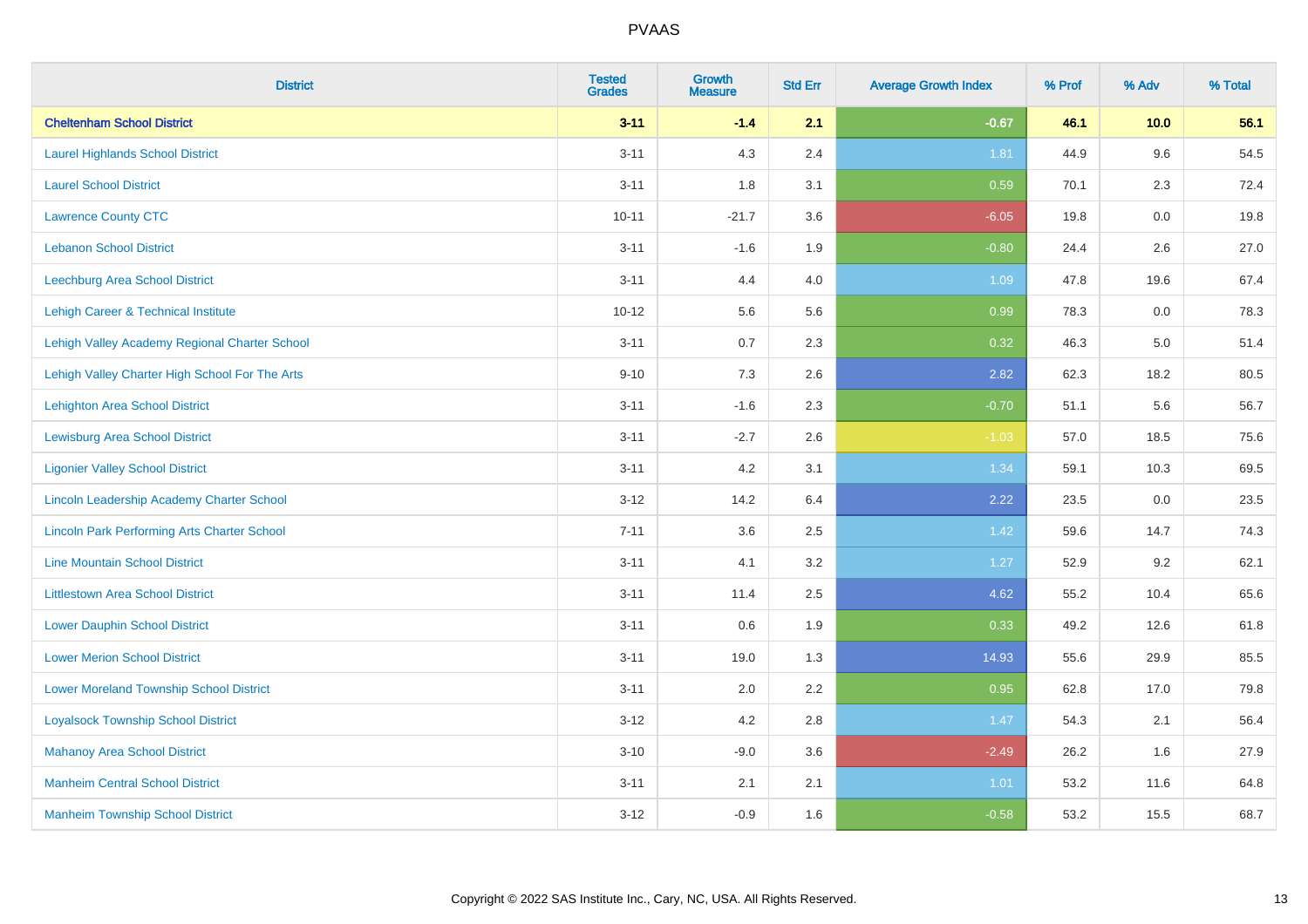| <b>District</b>                                | <b>Tested</b><br><b>Grades</b> | <b>Growth</b><br><b>Measure</b> | <b>Std Err</b> | <b>Average Growth Index</b> | % Prof | % Adv | % Total |
|------------------------------------------------|--------------------------------|---------------------------------|----------------|-----------------------------|--------|-------|---------|
| <b>Cheltenham School District</b>              | $3 - 11$                       | $-1.4$                          | 2.1            | $-0.67$                     | 46.1   | 10.0  | 56.1    |
| <b>Marion Center Area School District</b>      | $3 - 10$                       | $-12.0$                         | 3.1            | $-3.87$                     | 33.7   | 1.1   | 34.8    |
| <b>Maritime Academy Charter School</b>         | $3 - 10$                       | $-11.4$                         | 3.5            | $-3.29$                     | 15.2   | 0.0   | 15.2    |
| <b>Marple Newtown School District</b>          | $3 - 11$                       | 2.0                             | 2.4            | 0.81                        | 57.6   | 12.8  | 70.4    |
| <b>Mars Area School District</b>               | $3 - 10$                       | 5.7                             | 2.1            | 2.75                        | 57.9   | 18.2  | 76.1    |
| <b>MaST Community Charter School</b>           | $3 - 10$                       | $-4.1$                          | 2.7            | $-1.52$                     | 44.0   | 9.5   | 53.4    |
| <b>MaST Community Charter School II</b>        | $3 - 10$                       | 4.4                             | 3.2            | 1.37                        | 28.4   | 3.4   | 31.8    |
| Mastery Charter High School-Lenfest Campus     | $7 - 11$                       | 2.5                             | 5.7            | 0.43                        | 40.0   | 0.0   | 40.0    |
| <b>Mastery Charter School - Gratz Campus</b>   | $7 - 10$                       | $-23.9$                         | 4.5            | $-5.29$                     | 2.9    | 0.0   | $2.9\,$ |
| <b>Mastery Charter School - Hardy Williams</b> | $3 - 11$                       | 11.4                            | 3.4            | 3.33                        | 44.3   | 5.7   | 50.0    |
| <b>Mastery Charter School - Pickett Campus</b> | $6 - 10$                       | 5.6                             | 5.7            | 1.00                        | 27.8   | 0.0   | 27.8    |
| Mastery Charter School - Shoemaker Campus      | $7 - 10$                       | 4.1                             | 3.0            | 1.34                        | 20.9   | 3.3   | 24.2    |
| <b>Mastery Charter School - Thomas Campus</b>  | $3 - 10$                       | 2.1                             | 6.2            | 0.33                        | 28.6   | 0.0   | 28.6    |
| <b>Mcguffey School District</b>                | $3 - 11$                       | 2.1                             | 2.6            | 0.81                        | 57.7   | 3.1   | 60.8    |
| <b>Mckeesport Area School District</b>         | $3 - 12$                       | 9.0                             | 2.4            | 3.72                        | 31.0   | 4.5   | 35.5    |
| Mechanicsburg Area School District             | $3 - 11$                       | 5.9                             | 1.8            | 3.29                        | 57.2   | 13.7  | 70.9    |
| <b>Mercer Area School District</b>             | $3 - 11$                       | $-0.2$                          | 3.3            | $-0.06$                     | 56.0   | 8.0   | 64.0    |
| <b>Methacton School District</b>               | $3 - 11$                       | 2.5                             | 1.7            | 1.43                        | 62.5   | 16.4  | 79.0    |
| Meyersdale Area School District                | $3 - 11$                       | 4.2                             | 4.0            | 1.07                        | 43.1   | 6.9   | 50.0    |
| <b>Mid Valley School District</b>              | $3 - 10$                       | $-1.7$                          | 3.0            | $-0.55$                     | 45.1   | 7.8   | 52.9    |
| <b>Middletown Area School District</b>         | $3 - 11$                       | $-5.3$                          | 2.6            | $-2.05$                     | 46.4   | 5.3   | 51.7    |
| <b>Midd-West School District</b>               | $3 - 11$                       | 10.3                            | 2.7            | 3.80                        | 58.0   | 13.4  | 71.4    |
| <b>Mifflin County School District</b>          | $3 - 11$                       | 9.1                             | 1.7            | 5.49                        | 47.1   | 6.7   | 53.8    |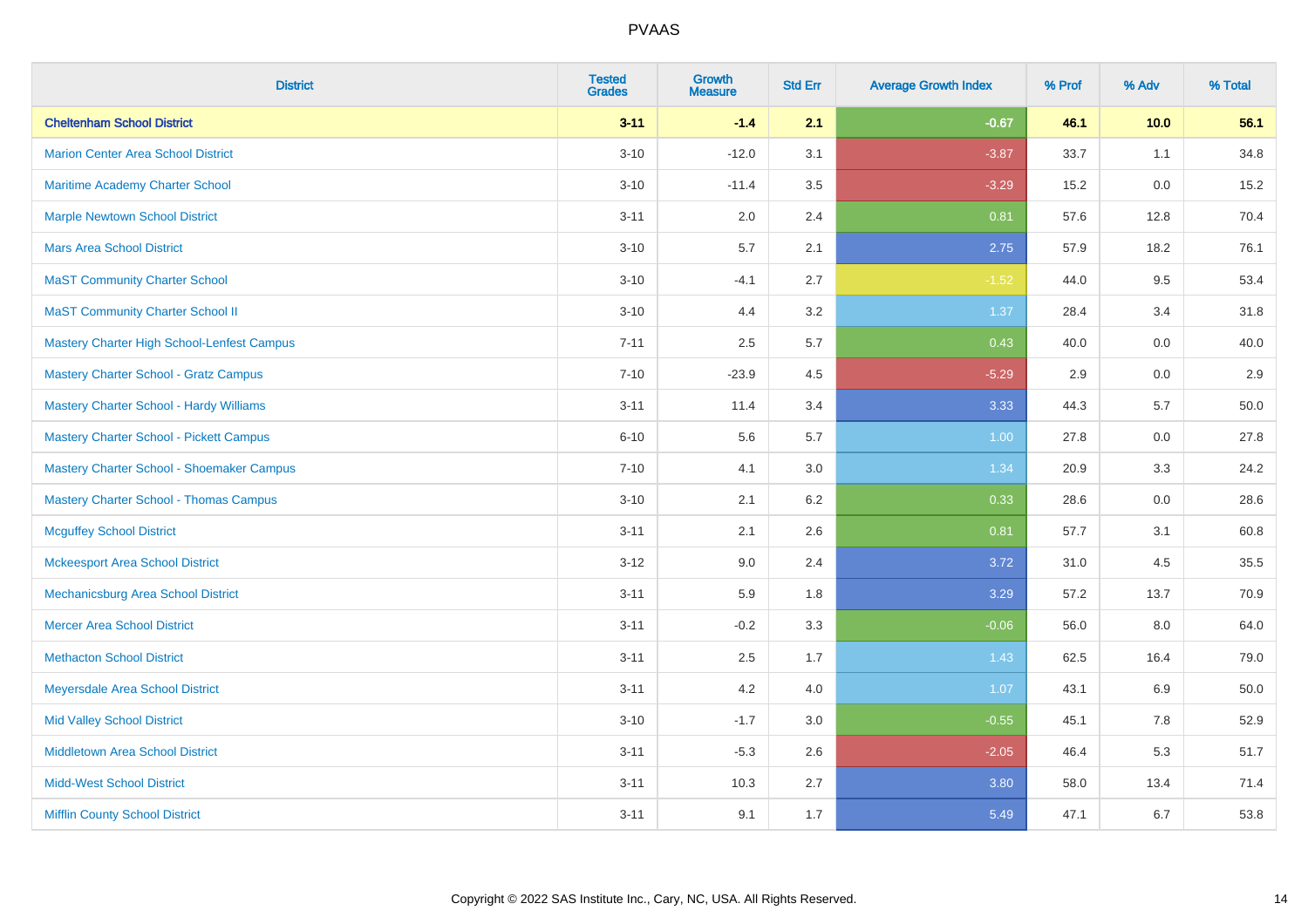| <b>District</b>                            | <b>Tested</b><br><b>Grades</b> | <b>Growth</b><br><b>Measure</b> | <b>Std Err</b> | <b>Average Growth Index</b> | % Prof | % Adv   | % Total |
|--------------------------------------------|--------------------------------|---------------------------------|----------------|-----------------------------|--------|---------|---------|
| <b>Cheltenham School District</b>          | $3 - 11$                       | $-1.4$                          | 2.1            | $-0.67$                     | 46.1   | 10.0    | 56.1    |
| Mifflinburg Area School District           | $3 - 11$                       | $-15.8$                         | 2.5            | $-6.30$                     | 42.4   | $4.0\,$ | 46.4    |
| <b>Millcreek Township School District</b>  | $3 - 11$                       | 3.1                             | 1.5            | 2.06                        | 55.6   | 14.2    | 69.7    |
| Millersburg Area School District           | $3 - 11$                       | $6.2\,$                         | 3.8            | 1.63                        | 51.8   | 7.4     | 59.3    |
| Millville Area School District             | $3 - 12$                       | $-0.9$                          | 4.7            | $-0.18$                     | 51.4   | 5.4     | 56.8    |
| <b>Milton Area School District</b>         | $3 - 11$                       | $-8.7$                          | 2.5            | $-3.52$                     | 45.4   | 6.9     | 52.3    |
| <b>Minersville Area School District</b>    | $3 - 11$                       | $-14.4$                         | 3.7            | $-3.90$                     | 39.3   | 3.3     | 42.6    |
| <b>Mohawk Area School District</b>         | $3 - 11$                       | $-7.5$                          | 3.1            | $-2.45$                     | 49.4   | 11.0    | 60.4    |
| <b>Monessen City School District</b>       | $3 - 10$                       | 8.3                             | 4.5            | 1.85                        | 42.9   | 2.9     | 45.7    |
| <b>Moniteau School District</b>            | $3 - 11$                       | $-11.8$                         | 3.3            | $-3.56$                     | 50.0   | 6.3     | 56.3    |
| <b>Montgomery Area School District</b>     | $3 - 11$                       | 10.7                            | 3.6            | 2.96                        | 48.7   | 12.4    | 61.1    |
| <b>Montour School District</b>             | $3 - 11$                       | $-1.8$                          | 2.1            | $-0.88$                     | 61.4   | 15.1    | 76.5    |
| <b>Montoursville Area School District</b>  | $3 - 12$                       | 10.8                            | 2.5            | 4.24                        | 44.6   | 20.1    | 64.8    |
| <b>Montrose Area School District</b>       | $3 - 10$                       | $-5.5$                          | 3.0            | $-1.82$                     | 46.7   | 5.4     | 52.2    |
| <b>Moon Area School District</b>           | $3 - 11$                       | 8.2                             | 1.9            | 4.25                        | 58.7   | 18.5    | 77.2    |
| Morrisville Borough School District        | $3 - 11$                       | 4.8                             | 4.3            | 1.10                        | 30.2   | 2.3     | 32.6    |
| <b>Moshannon Valley School District</b>    | $3 - 10$                       | $-7.0$                          | 3.4            | $-2.01$                     | 48.5   | 0.0     | 48.5    |
| <b>Mount Carmel Area School District</b>   | $3 - 11$                       | $-0.6$                          | 3.1            | $-0.18$                     | 45.3   | 2.1     | 47.4    |
| <b>Mount Pleasant Area School District</b> | $3 - 11$                       | $-5.0$                          | 2.6            | $-1.93$                     | 52.6   | $0.0\,$ | 52.6    |
| <b>Mount Union Area School District</b>    | $3 - 10$                       | $-6.1$                          | 3.1            | $-1.97$                     | 32.2   | 3.4     | 35.6    |
| <b>Mountain View School District</b>       | $3 - 11$                       | 20.9                            | 3.5            | 5.91                        | 57.8   | 20.3    | 78.1    |
| Mt Lebanon School District                 | $3 - 11$                       | $-1.0$                          | 1.5            | $-0.70$                     | 61.9   | 24.0    | 85.9    |
| <b>Muhlenberg School District</b>          | $3 - 10$                       | 4.0                             | 1.9            | 2.10                        | 34.2   | 2.6     | 36.8    |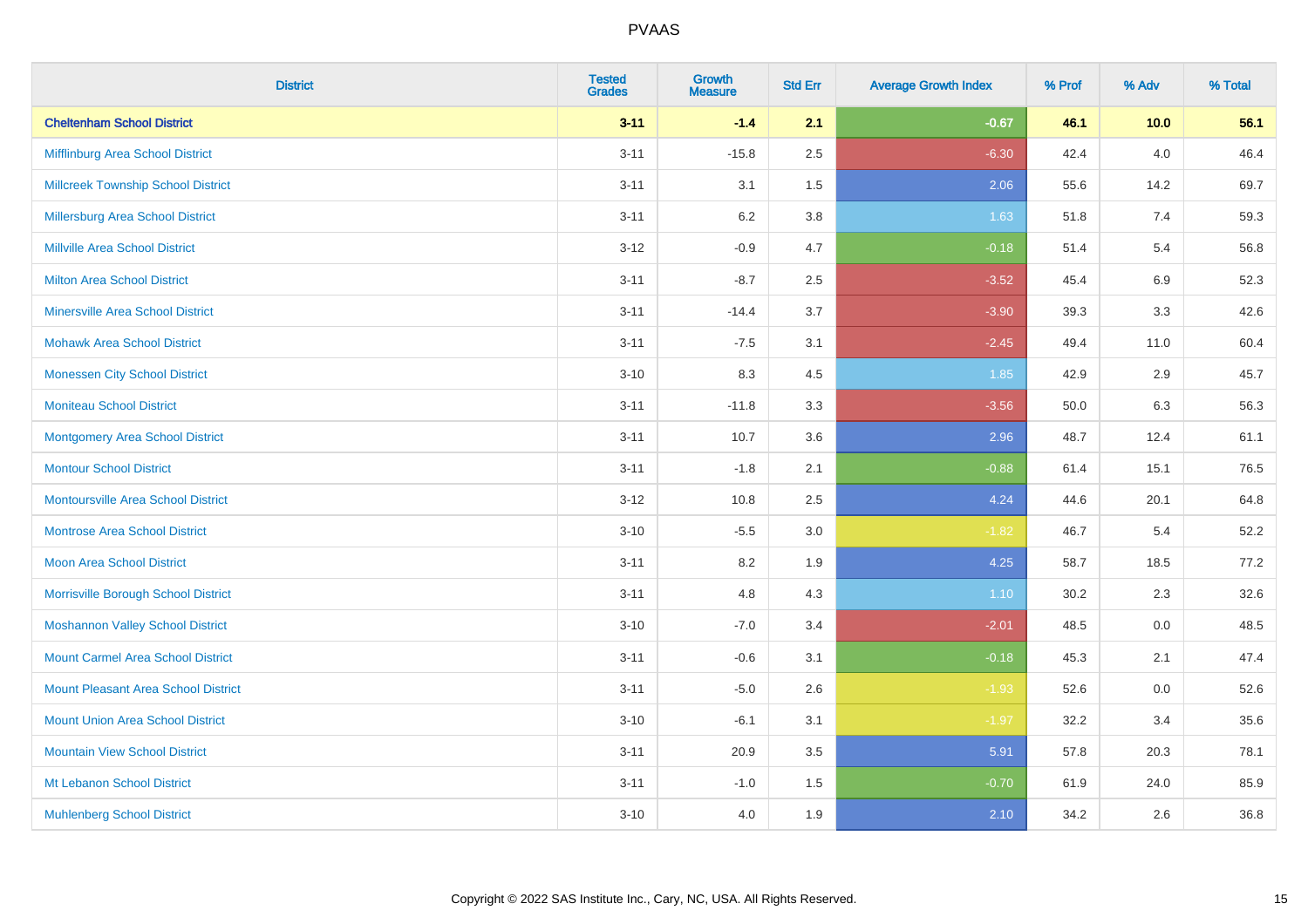| <b>District</b>                             | <b>Tested</b><br><b>Grades</b> | <b>Growth</b><br><b>Measure</b> | <b>Std Err</b> | <b>Average Growth Index</b> | % Prof | % Adv   | % Total |
|---------------------------------------------|--------------------------------|---------------------------------|----------------|-----------------------------|--------|---------|---------|
| <b>Cheltenham School District</b>           | $3 - 11$                       | $-1.4$                          | 2.1            | $-0.67$                     | 46.1   | 10.0    | 56.1    |
| Multicultural Academy Charter School        | $9 - 11$                       | 9.5                             | 3.5            | 2.69                        | 22.0   | 0.0     | 22.0    |
| <b>Muncy School District</b>                | $3 - 11$                       | $-8.1$                          | 3.7            | $-2.21$                     | 42.0   | 3.8     | 45.8    |
| <b>Nazareth Area School District</b>        | $3 - 11$                       | $-4.7$                          | 1.7            | $-2.82$                     | 59.2   | 9.9     | 69.0    |
| <b>Neshaminy School District</b>            | $3 - 11$                       | 4.0                             | 1.3            | 3.02                        | 58.7   | 9.5     | 68.2    |
| <b>Neshannock Township School District</b>  | $3 - 10$                       | $-9.7$                          | 2.9            | $-3.34$                     | 62.4   | 5.6     | 67.9    |
| <b>New Brighton Area School District</b>    | $3 - 11$                       | 4.6                             | 3.1            | 1.47                        | 60.9   | 5.8     | 66.7    |
| <b>New Castle Area School District</b>      | $3-12$                         | $-6.4$                          | 2.4            | $-2.66$                     | 32.5   | 4.3     | 36.8    |
| <b>New Foundations Charter School</b>       | $3 - 11$                       | 5.4                             | 2.2            | 2.41                        | 47.2   | 2.5     | 49.8    |
| New Hope-Solebury School District           | $3 - 11$                       | 7.5                             | 2.9            | 2.57                        | 68.2   | 22.7    | 90.9    |
| New Kensington-Arnold School District       | $3 - 11$                       | $-0.4$                          | 3.8            | $-0.10$                     | 40.7   | 3.7     | 44.4    |
| <b>Newport School District</b>              | $3 - 12$                       | 1.4                             | 3.5            | 0.41                        | 51.5   | 10.3    | 61.8    |
| <b>Norristown Area School District</b>      | $3 - 12$                       | $-12.8$                         | 1.6            | $-7.98$                     | 23.5   | $2.3\,$ | 25.7    |
| North Allegheny School District             | $3 - 11$                       | 17.4                            | 1.3            | 13.52                       | 59.5   | 28.1    | 87.6    |
| <b>North Clarion County School District</b> | $3 - 12$                       | 3.7                             | 4.3            | 0.85                        | 67.5   | 15.0    | 82.5    |
| <b>North East School District</b>           | $3 - 11$                       | $-9.3$                          | 3.1            | $-3.02$                     | 62.6   | 14.4    | 77.0    |
| <b>North Hills School District</b>          | $3 - 11$                       | $-1.8$                          | 1.8            | $-0.96$                     | 59.1   | 14.1    | 73.2    |
| <b>North Penn School District</b>           | $3 - 11$                       | 9.1                             | 1.1            | 8.36                        | 55.8   | 17.0    | 72.8    |
| <b>North Pocono School District</b>         | $3 - 11$                       | $-2.3$                          | 3.4            | $-0.68$                     | 52.0   | 16.4    | 68.5    |
| <b>North Schuylkill School District</b>     | $3 - 11$                       | $-1.0$                          | 2.4            | $-0.42$                     | 41.8   | 5.1     | 46.8    |
| <b>North Star School District</b>           | $3 - 11$                       | $-8.7$                          | 3.5            | $-2.51$                     | 47.8   | 6.0     | 53.7    |
| Northampton Area School District            | $3 - 11$                       | 4.0                             | 1.6            | 2.51                        | 52.3   | 10.8    | 63.1    |
| <b>Northeast Bradford School District</b>   | $3 - 10$                       | $-3.1$                          | 4.0            | $-0.78$                     | 33.9   | 3.4     | 37.3    |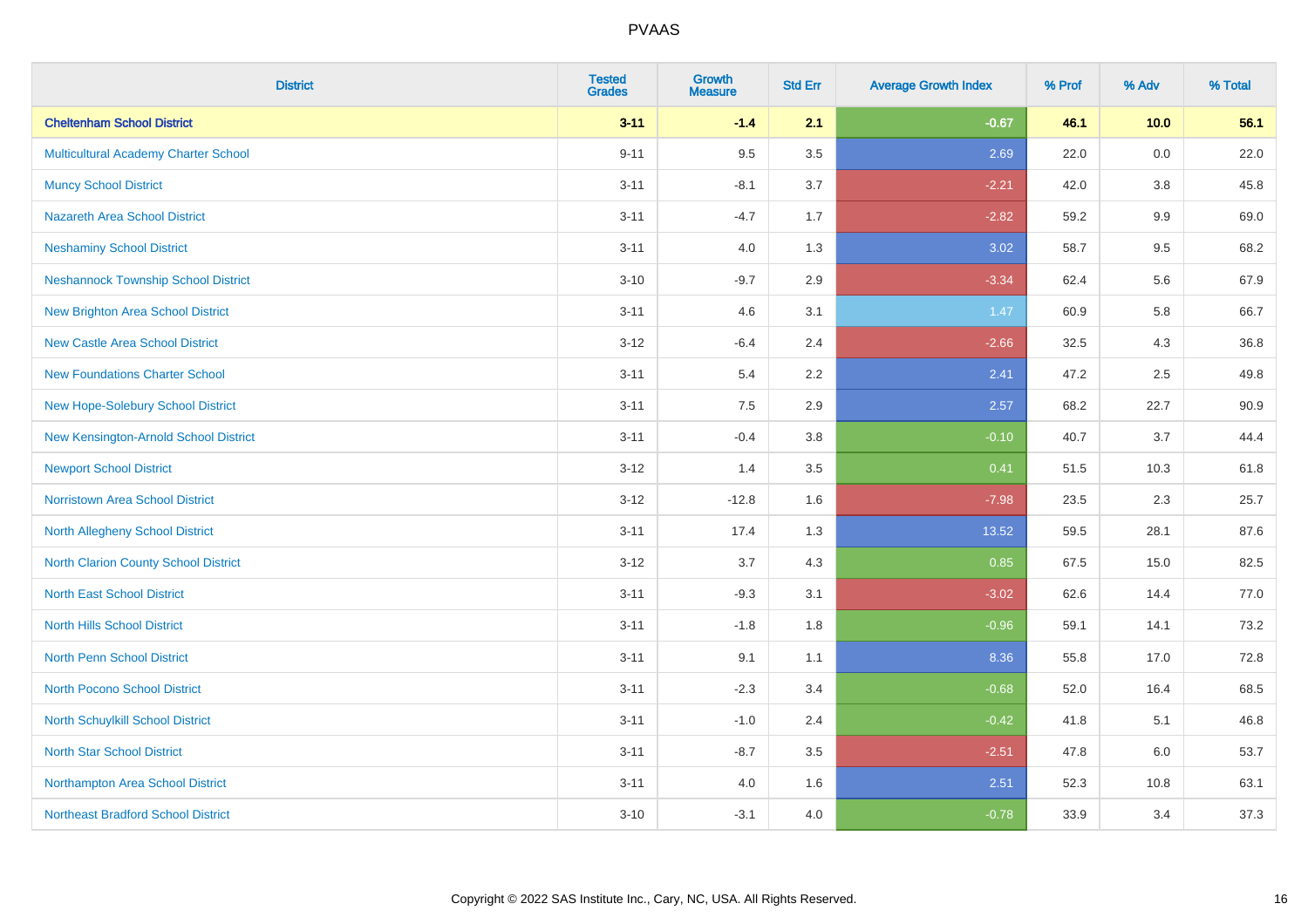| <b>District</b>                         | <b>Tested</b><br><b>Grades</b> | <b>Growth</b><br><b>Measure</b> | <b>Std Err</b> | <b>Average Growth Index</b> | % Prof | % Adv | % Total  |
|-----------------------------------------|--------------------------------|---------------------------------|----------------|-----------------------------|--------|-------|----------|
| <b>Cheltenham School District</b>       | $3 - 11$                       | $-1.4$                          | 2.1            | $-0.67$                     | 46.1   | 10.0  | 56.1     |
| Northeastern York School District       | $3 - 11$                       | 5.9                             | 2.0            | 3.03                        | 51.1   | 16.6  | 67.6     |
| Northern Bedford County School District | $3 - 11$                       | 16.5                            | 3.6            | 4.58                        | 51.7   | 20.0  | 71.7     |
| <b>Northern Cambria School District</b> | $3 - 11$                       | 10.0                            | 3.3            | 3.04                        | 47.4   | 5.1   | 52.6     |
| Northern Lebanon School District        | $3 - 11$                       | 0.4                             | 2.5            | 0.15                        | 28.0   | 3.0   | 31.0     |
| Northern Lehigh School District         | $3 - 12$                       | $-10.4$                         | 2.7            | $-3.82$                     | 28.0   | 9.3   | 37.3     |
| <b>Northern Potter School District</b>  | $3 - 12$                       | $-13.1$                         | 4.6            | $-2.84$                     | 37.5   | 0.0   | 37.5     |
| Northern Tioga School District          | $3 - 12$                       | $-7.5$                          | 2.8            | $-2.64$                     | 54.0   | 1.2   | 55.2     |
| Northern York County School District    | $3 - 11$                       | 15.6                            | 2.0            | 7.98                        | 57.4   | 11.5  | 68.8     |
| <b>Northgate School District</b>        | $3 - 11$                       | 6.3                             | 3.6            | 1.73                        | 53.3   | 16.7  | 70.0     |
| <b>Northwest Area School District</b>   | $3 - 10$                       | $-10.0$                         | 3.8            | $-2.59$                     | 34.6   | 7.3   | 41.8     |
| Northwestern Lehigh School District     | $3 - 11$                       | 2.2                             | 2.3            | 0.93                        | 53.3   | 9.7   | 63.0     |
| <b>Northwestern School District</b>     | $3 - 11$                       | $-24.9$                         | 3.5            | $-7.13$                     | 42.6   | 2.9   | 45.6     |
| <b>Norwin School District</b>           | $3 - 11$                       | 18.0                            | 1.7            | 10.37                       | 58.5   | 27.0  | 85.4     |
| Octorara Area School District           | $3 - 11$                       | 9.1                             | 2.4            | 3.82                        | 52.1   | 8.5   | 60.6     |
| Oil City Area School District           | $3 - 11$                       | $-2.9$                          | 2.6            | $-1.08$                     | 44.4   | 5.8   | $50.2\,$ |
| <b>Old Forge School District</b>        | $3 - 12$                       | $-5.9$                          | 3.4            | $-1.73$                     | 52.9   | 7.1   | 60.0     |
| <b>Oley Valley School District</b>      | $3 - 11$                       | $-0.4$                          | 2.8            | $-0.15$                     | 43.1   | 12.9  | 56.0     |
| <b>Oswayo Valley School District</b>    | $3 - 12$                       | 8.5                             | 5.0            | 1.68                        | 50.0   | 16.7  | 66.7     |
| <b>Otto-Eldred School District</b>      | $3 - 11$                       | $-0.7$                          | 4.2            | $-0.15$                     | 56.2   | 6.2   | 62.5     |
| <b>Owen J Roberts School District</b>   | $3 - 11$                       | $-12.3$                         | 1.6            | $-7.61$                     | 57.0   | 11.9  | 69.0     |
| <b>Oxford Area School District</b>      | $3 - 11$                       | $-4.3$                          | 1.9            | $-2.26$                     | 41.3   | 8.0   | 49.3     |
| <b>Palisades School District</b>        | $3 - 11$                       | $-8.7$                          | 2.8            | $-3.06$                     | 53.8   | 6.7   | 60.5     |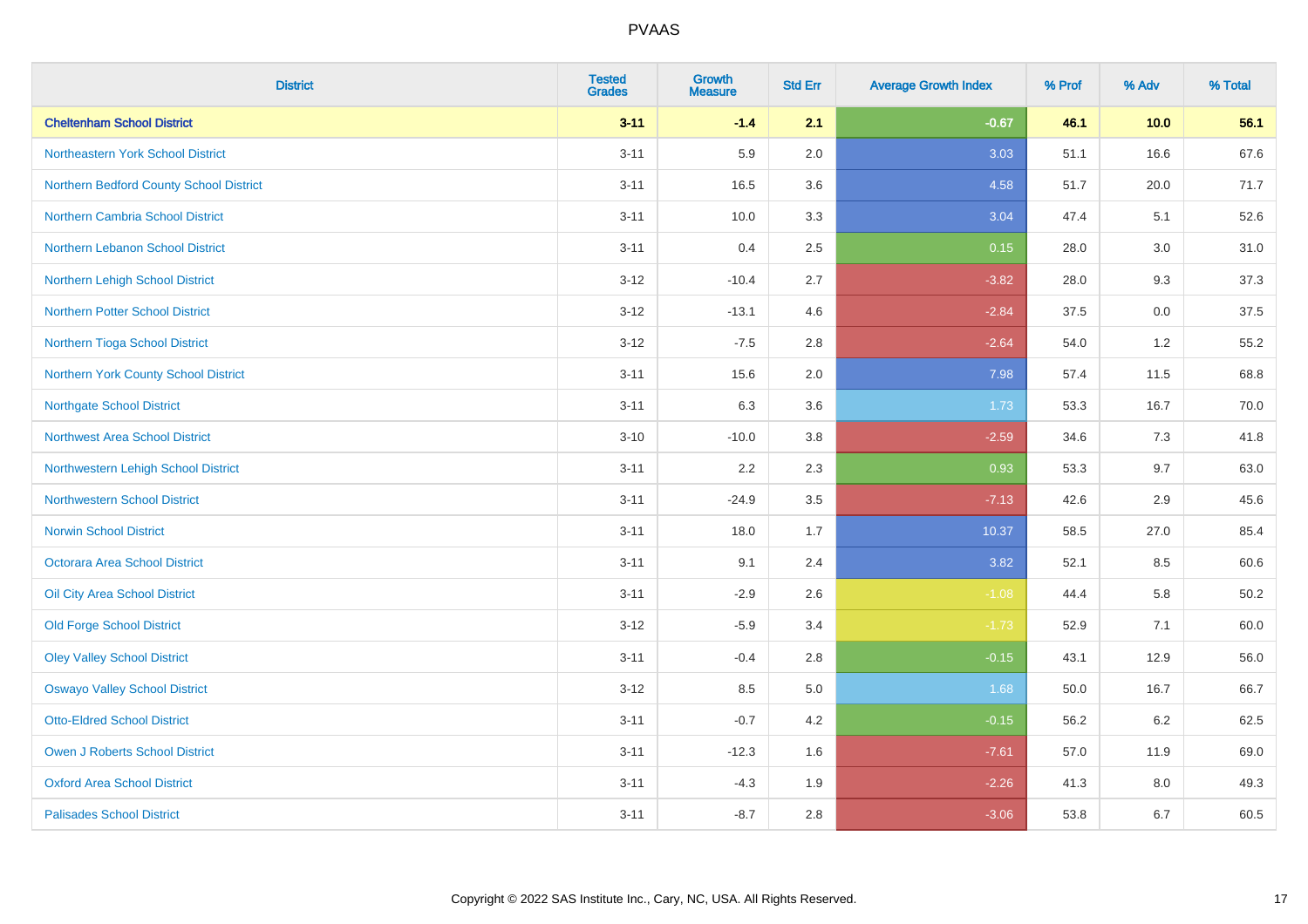| <b>District</b>                               | <b>Tested</b><br><b>Grades</b> | <b>Growth</b><br><b>Measure</b> | <b>Std Err</b> | <b>Average Growth Index</b> | % Prof | % Adv   | % Total |
|-----------------------------------------------|--------------------------------|---------------------------------|----------------|-----------------------------|--------|---------|---------|
| <b>Cheltenham School District</b>             | $3 - 11$                       | $-1.4$                          | 2.1            | $-0.67$                     | 46.1   | 10.0    | 56.1    |
| <b>Palmerton Area School District</b>         | $3 - 11$                       | $-1.2$                          | 3.0            | $-0.39$                     | 57.4   | 5.0     | 62.4    |
| Palmyra Area School District                  | $3 - 11$                       | 5.6                             | 1.9            | 2.96                        | 56.4   | 15.6    | 72.0    |
| <b>Panther Valley School District</b>         | $3 - 12$                       | $-0.6$                          | 3.3            | $-0.19$                     | 47.9   | 4.3     | 52.1    |
| <b>Parkland School District</b>               | $3 - 11$                       | 5.3                             | 1.2            | 4.30                        | 58.0   | 22.3    | 80.4    |
| Pen Argyl Area School District                | $3-12$                         | 9.2                             | 2.7            | 3.46                        | 50.0   | 12.6    | 62.6    |
| Penn Cambria School District                  | $3 - 11$                       | $-0.0$                          | 2.7            | $-0.01$                     | 61.5   | $7.7$   | 69.2    |
| <b>Penn Hills School District</b>             | $3 - 11$                       | $-7.6$                          | 2.6            | $-2.94$                     | 33.1   | 0.7     | 33.8    |
| <b>Penn Manor School District</b>             | $3 - 11$                       | $-0.4$                          | 1.6            | $-0.25$                     | 51.9   | 12.6    | 64.5    |
| <b>Penncrest School District</b>              | $3 - 11$                       | 5.7                             | 2.2            | 2.57                        | 47.2   | 7.1     | 54.3    |
| Penn-Delco School District                    | $3 - 11$                       | $-6.8$                          | 1.9            | $-3.51$                     | 46.6   | 3.2     | 49.8    |
| <b>Pennridge School District</b>              | $3 - 10$                       | $-16.8$                         | 1.4            | $-11.59$                    | 46.8   | 8.0     | 54.9    |
| <b>Penns Manor Area School District</b>       | $3-12$                         | $-17.0$                         | 3.7            | $-4.52$                     | 29.7   | 3.1     | 32.8    |
| Penns Valley Area School District             | $3-12$                         | 14.0                            | 2.9            | 4.80                        | 41.9   | 23.1    | 65.0    |
| <b>Pennsbury School District</b>              | $3 - 11$                       | 11.7                            | 1.5            | 7.90                        | 60.1   | 21.3    | 81.3    |
| Pennsylvania Cyber Charter School             | $3 - 11$                       | 11.6                            | 1.5            | 7.54                        | 46.3   | $5.0\,$ | 51.3    |
| Pennsylvania Distance Learning Charter School | $3-12$                         | 9.3                             | 4.2            | 2.22                        | 42.2   | 3.1     | 45.3    |
| Pennsylvania Leadership Charter School        | $3 - 11$                       | 4.6                             | 2.2            | 2.13                        | 55.4   | 11.2    | 66.7    |
| Pennsylvania Virtual Charter School           | $3 - 11$                       | 11.8                            | 3.5            | 3.37                        | 56.5   | 11.1    | 67.6    |
| <b>Penn-Trafford School District</b>          | $3 - 11$                       | 13.4                            | 1.7            | 7.87                        | 62.3   | 21.9    | 84.2    |
| People For People Charter School              | $3 - 12$                       | 13.3                            | 5.5            | 2.43                        | 13.5   | 0.0     | 13.5    |
| <b>Pequea Valley School District</b>          | $3 - 11$                       | $-5.8$                          | 3.2            | $-1.80$                     | 39.8   | 9.1     | 48.9    |
| <b>Perkiomen Valley School District</b>       | $3 - 11$                       | $-3.5$                          | 1.6            | $-2.18$                     | 53.8   | 13.4    | 67.2    |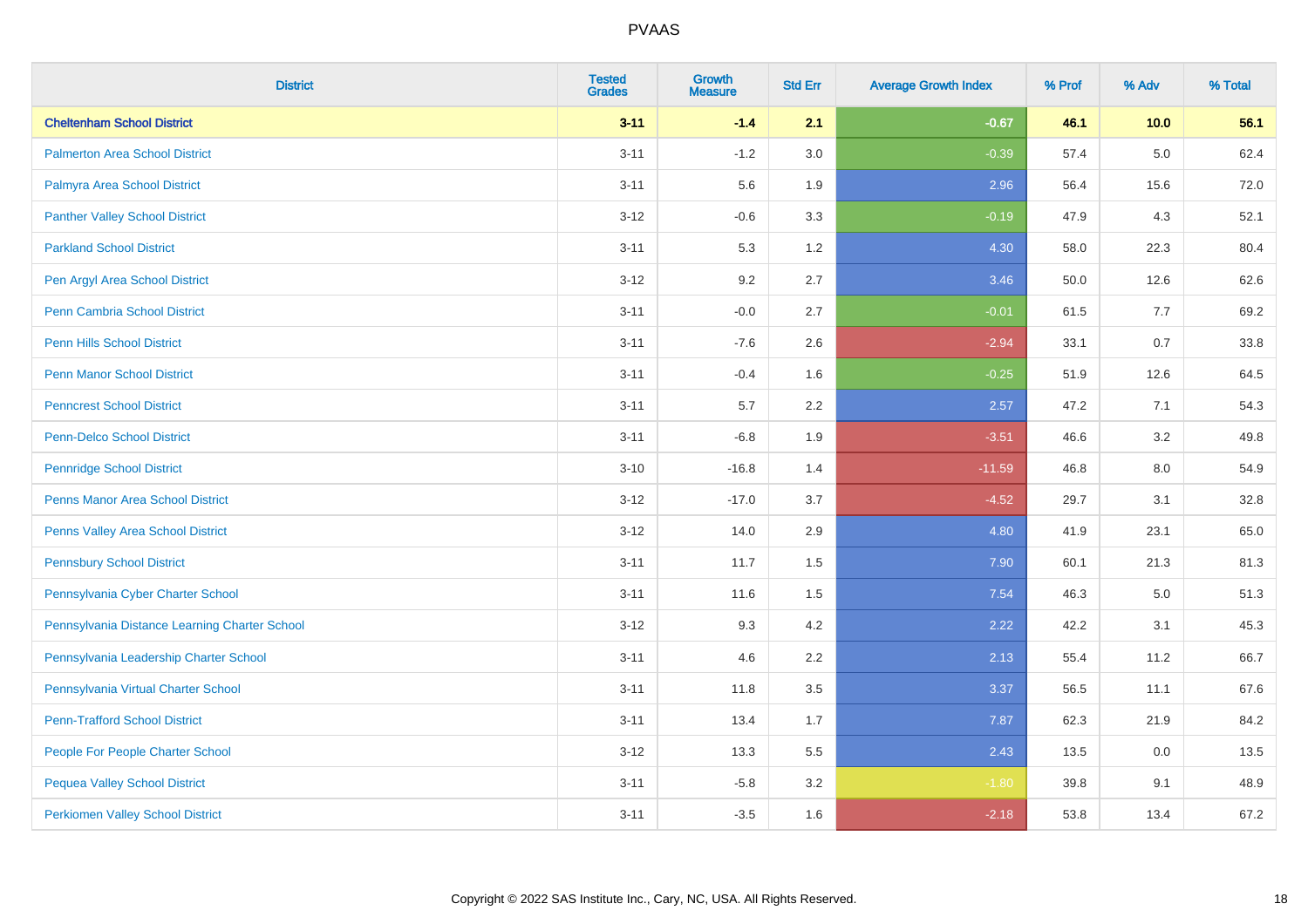| <b>District</b>                                                       | <b>Tested</b><br><b>Grades</b> | <b>Growth</b><br><b>Measure</b> | <b>Std Err</b> | <b>Average Growth Index</b> | % Prof | % Adv | % Total |
|-----------------------------------------------------------------------|--------------------------------|---------------------------------|----------------|-----------------------------|--------|-------|---------|
| <b>Cheltenham School District</b>                                     | $3 - 11$                       | $-1.4$                          | 2.1            | $-0.67$                     | 46.1   | 10.0  | 56.1    |
| Perseus House Charter School Of Excellence                            | $6 - 11$                       | $-5.2$                          | 3.0            | $-1.72$                     | 16.5   | 0.0   | 16.5    |
| <b>Peters Township School District</b>                                | $3 - 11$                       | 5.0                             | 1.8            | 2.76                        | 59.8   | 26.1  | 85.9    |
| Philadelphia Academy Charter School                                   | $3 - 11$                       | $-8.9$                          | 2.9            | $-3.04$                     | 50.5   | 2.9   | 53.4    |
| Philadelphia City School District                                     | $3 - 12$                       | 7.5                             | 0.6            | 12.64                       | 38.4   | 7.0   | 45.4    |
| Philadelphia Electrical & Tech Charter High School                    | $10 - 10$                      | $-0.5$                          | 2.9            | $-0.15$                     | 8.8    | 0.0   | 8.8     |
| Philipsburg-Osceola Area School District                              | $3 - 11$                       | $-24.8$                         | 3.3            | $-7.43$                     | 19.7   | 2.6   | 22.4    |
| <b>Phoenixville Area School District</b>                              | $3 - 11$                       | $-1.7$                          | 2.1            | $-0.83$                     | 59.9   | 10.6  | 70.5    |
| <b>Pine Grove Area School District</b>                                | $3 - 11$                       | $-7.7$                          | 2.9            | $-2.66$                     | 42.3   | 7.7   | 50.0    |
| <b>Pine-Richland School District</b>                                  | $3 - 11$                       | 11.5                            | 1.8            | 6.31                        | 60.6   | 24.4  | 85.0    |
| <b>Pittsburgh School District</b>                                     | $3 - 11$                       | $-3.3$                          | 1.1            | $-3.04$                     | 33.9   | 8.2   | 42.1    |
| <b>Pittston Area School District</b>                                  | $3 - 11$                       | $-10.1$                         | 5.6            | $-1.80$                     | 38.1   | 9.5   | 47.6    |
| <b>Pleasant Valley School District</b>                                | $3 - 11$                       | 3.1                             | 2.0            | 1.57                        | 57.2   | 5.5   | 62.8    |
| <b>Plum Borough School District</b>                                   | $3 - 11$                       | $-11.3$                         | 2.2            | $-5.19$                     | 51.1   | 9.0   | 60.1    |
| Pocono Mountain School District                                       | $3 - 12$                       | $6.8\,$                         | 1.5            | 4.62                        | 45.8   | 5.0   | 50.7    |
| <b>Port Allegany School District</b>                                  | $3 - 11$                       | 4.4                             | 3.6            | 1.21                        | 28.1   | 9.4   | 37.5    |
| <b>Portage Area School District</b>                                   | $3 - 10$                       | $-8.1$                          | 3.6            | $-2.26$                     | 40.6   | 9.4   | 50.0    |
| <b>Pottsgrove School District</b>                                     | $3 - 11$                       | 2.8                             | 2.0            | 1.35                        | 44.0   | 10.0  | 53.9    |
| <b>Pottstown School District</b>                                      | $3 - 12$                       | $-4.0$                          | 2.4            | $-1.68$                     | 29.8   | 1.2   | 31.0    |
| <b>Pottsville Area School District</b>                                | $3 - 12$                       | 4.4                             | 2.3            | 1.94                        | 44.8   | 5.4   | 50.2    |
| Preparatory Charter School Of Mathematics, Science, Tech, And Careers | $9 - 10$                       | $-4.0$                          | 2.5            | $-1.59$                     | 15.0   | 0.0   | 15.0    |
| Propel Charter School - Braddock Hills                                | $3 - 11$                       | $-13.6$                         | 3.6            | $-3.81$                     | 9.7    | 1.6   | 11.3    |
| <b>Propel Charter School-Homestead</b>                                | $3 - 11$                       | $-11.7$                         | 4.1            | $-2.84$                     | 15.9   | 0.0   | 15.9    |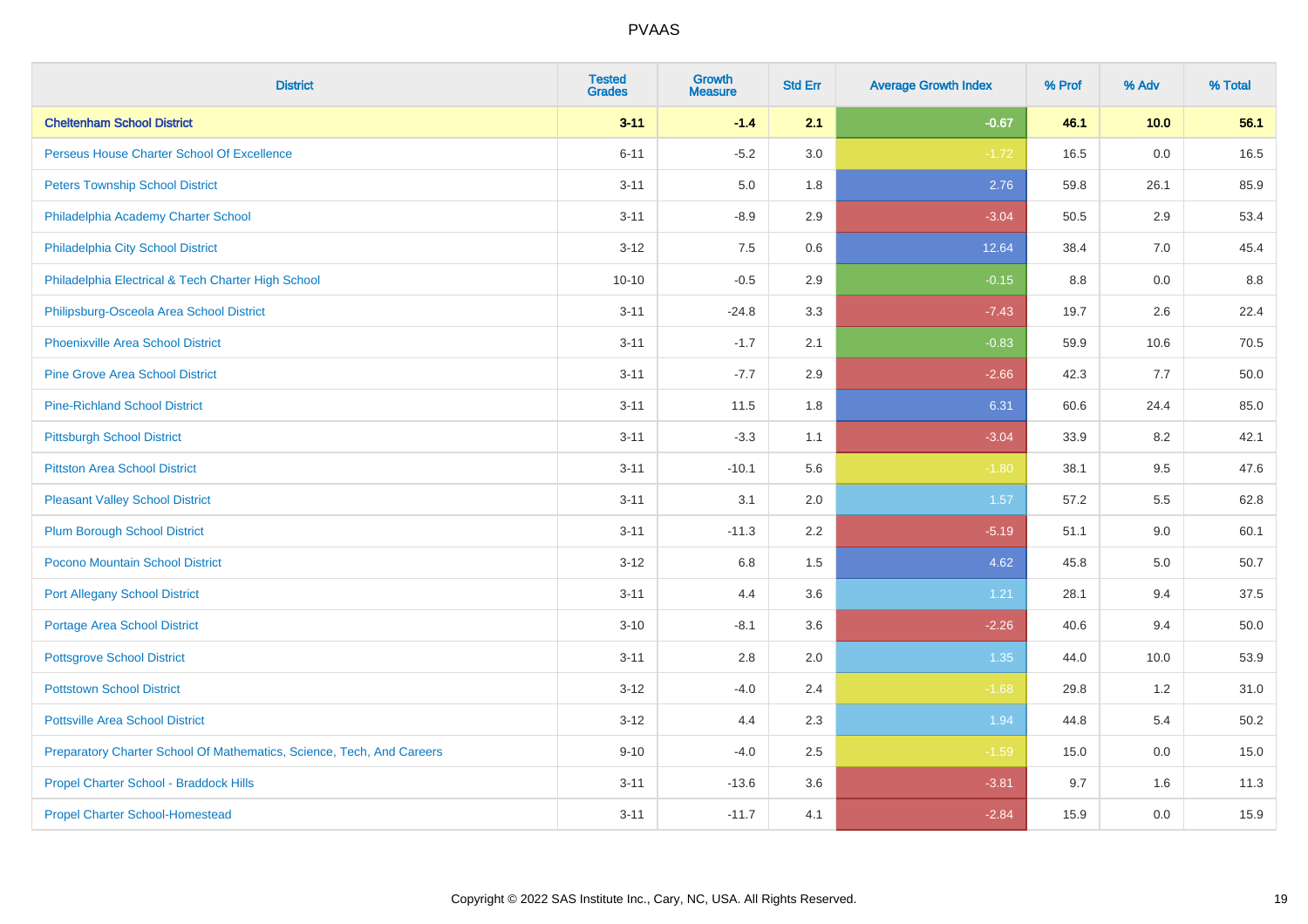| <b>District</b>                                | <b>Tested</b><br><b>Grades</b> | <b>Growth</b><br><b>Measure</b> | <b>Std Err</b> | <b>Average Growth Index</b> | % Prof | % Adv | % Total |
|------------------------------------------------|--------------------------------|---------------------------------|----------------|-----------------------------|--------|-------|---------|
| <b>Cheltenham School District</b>              | $3 - 11$                       | $-1.4$                          | 2.1            | $-0.67$                     | 46.1   | 10.0  | 56.1    |
| <b>Propel Charter School-Montour</b>           | $3 - 10$                       | $-10.7$                         | 3.9            | $-2.71$                     | 13.7   | 0.0   | 13.7    |
| <b>Punxsutawney Area School District</b>       | $3 - 11$                       | 4.2                             | 2.9            | 1.45                        | 55.0   | 5.5   | 60.6    |
| <b>Purchase Line School District</b>           | $3 - 12$                       | 1.7                             | 3.5            | 0.47                        | 43.1   | 5.4   | 48.5    |
| <b>Quaker Valley School District</b>           | $3 - 11$                       | $-2.8$                          | 2.6            | $-1.08$                     | 55.2   | 13.2  | 68.4    |
| <b>Quakertown Community School District</b>    | $3 - 12$                       | $-4.4$                          | 1.6            | $-2.70$                     | 56.5   | 10.0  | 66.6    |
| <b>Radnor Township School District</b>         | $3 - 12$                       | $1.0\,$                         | 2.1            | 0.50                        | 65.0   | 23.2  | 88.2    |
| <b>Reach Cyber Charter School</b>              | $3 - 11$                       | 8.1                             | 4.7            | 1.72                        | 42.4   | 4.6   | 47.0    |
| <b>Reading School District</b>                 | $3 - 11$                       | 10.1                            | 1.4            | 7.25                        | 24.7   | 2.4   | 27.2    |
| <b>Redbank Valley School District</b>          | $3 - 11$                       | $-9.5$                          | 3.4            | $-2.77$                     | 31.5   | 4.9   | 36.4    |
| Renaissance Academy Charter School             | $3 - 11$                       | 8.3                             | 3.3            | 2.54                        | 45.6   | 22.8  | 68.4    |
| <b>Reynolds School District</b>                | $3 - 10$                       | 0.5                             | 3.4            | 0.16                        | 52.1   | 7.0   | 59.2    |
| <b>Richland School District</b>                | $3 - 11$                       | 6.7                             | 2.9            | 2.33                        | 62.2   | 19.2  | 81.4    |
| <b>Ridgway Area School District</b>            | $3 - 11$                       | $-14.5$                         | 4.1            | $-3.56$                     | 49.0   | 9.8   | 58.8    |
| <b>Ridley School District</b>                  | $3 - 12$                       | 10.0                            | 1.6            | 6.10                        | 45.6   | 8.2   | 53.8    |
| <b>Ringgold School District</b>                | $3 - 11$                       | $-14.7$                         | 2.4            | $-6.04$                     | 41.5   | 7.9   | 49.4    |
| <b>Riverside Beaver County School District</b> | $3 - 11$                       | $-14.0$                         | 3.0            | $-4.64$                     | 49.4   | 8.8   | 58.2    |
| <b>Riverside School District</b>               | $3 - 11$                       | $-3.2$                          | 3.0            | $-1.09$                     | 43.0   | 9.0   | 52.0    |
| <b>Riverview School District</b>               | $3 - 11$                       | $-4.6$                          | 3.8            | $-1.20$                     | 57.9   | 15.8  | 73.7    |
| <b>Roberto Clemente Charter School</b>         | $3 - 12$                       | 2.2                             | 4.9            | 0.45                        | 27.5   | 5.0   | 32.5    |
| <b>Rochester Area School District</b>          | $3 - 11$                       | $-13.2$                         | 4.6            | $-2.89$                     | 19.5   | 1.3   | 20.8    |
| <b>Rose Tree Media School District</b>         | $3 - 10$                       | $-25.6$                         | 2.4            | $-10.76$                    | 54.8   | 6.4   | 61.2    |
| Saint Marys Area School District               | $3 - 11$                       | 7.8                             | 2.6            | 3.04                        | 57.0   | 8.2   | 65.2    |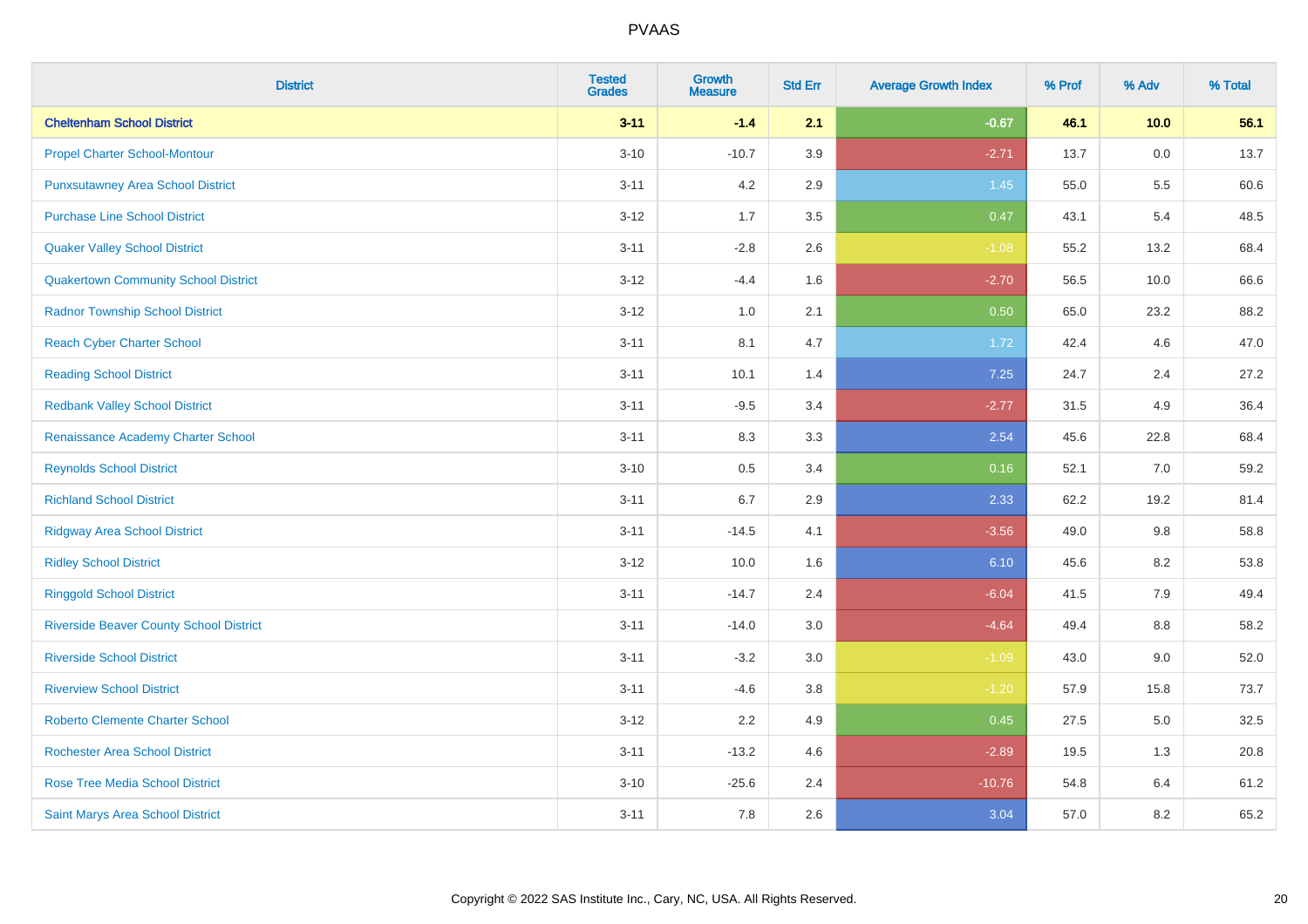| <b>District</b>                               | <b>Tested</b><br><b>Grades</b> | <b>Growth</b><br><b>Measure</b> | <b>Std Err</b> | <b>Average Growth Index</b> | % Prof | % Adv | % Total |
|-----------------------------------------------|--------------------------------|---------------------------------|----------------|-----------------------------|--------|-------|---------|
| <b>Cheltenham School District</b>             | $3 - 11$                       | $-1.4$                          | 2.1            | $-0.67$                     | 46.1   | 10.0  | 56.1    |
| <b>Salisbury Township School District</b>     | $3 - 11$                       | 6.3                             | 3.6            | 1.77                        | 46.2   | 6.6   | 52.8    |
| Salisbury-Elk Lick School District            | $3 - 11$                       | $-13.5$                         | 5.9            | $-2.30$                     | 27.8   | 0.0   | 27.8    |
| <b>Saucon Valley School District</b>          | $3 - 11$                       | 14.7                            | 2.5            | 5.98                        | 48.7   | 20.2  | 69.0    |
| <b>Sayre Area School District</b>             | $3 - 11$                       | 11.2                            | 3.5            | 3.20                        | 52.2   | 7.5   | 59.7    |
| <b>School Lane Charter School</b>             | $3 - 11$                       | 12.4                            | 3.6            | 3.43                        | 59.1   | 9.8   | 68.9    |
| Schuylkill Haven Area School District         | $3 - 11$                       | $-15.3$                         | 3.1            | $-4.87$                     | 49.7   | 2.4   | 52.1    |
| <b>Schuylkill Valley School District</b>      | $3 - 11$                       | 1.4                             | 2.5            | 0.56                        | 55.1   | 10.2  | 65.3    |
| <b>Scranton School District</b>               | $3 - 12$                       | $-2.9$                          | 2.4            | $-1.22$                     | 45.6   | 3.6   | 49.1    |
| <b>Selinsgrove Area School District</b>       | $3 - 12$                       | 8.3                             | 2.3            | 3.54                        | 56.8   | 10.0  | 66.8    |
| <b>Seneca Valley School District</b>          | $3 - 11$                       | $-1.4$                          | 1.4            | $-0.99$                     | 57.2   | 11.4  | 68.6    |
| <b>Shade-Central City School District</b>     | $3 - 11$                       | $-5.9$                          | 4.6            | $-1.28$                     | 27.8   | 0.0   | 27.8    |
| <b>Shaler Area School District</b>            | $3 - 11$                       | $-0.8$                          | 1.9            | $-0.43$                     | 49.1   | 9.6   | 58.7    |
| <b>Shamokin Area School District</b>          | $3 - 11$                       | $-7.7$                          | 4.8            | $-1.60$                     | 38.1   | 3.2   | 41.3    |
| <b>Shanksville-Stonycreek School District</b> | $3 - 10$                       | $7.0\,$                         | 5.9            | 1.20                        | 64.7   | 17.6  | 82.4    |
| <b>Sharon City School District</b>            | $3 - 11$                       | 4.9                             | 2.6            | 1.87                        | 48.2   | 5.3   | 53.4    |
| <b>Sharpsville Area School District</b>       | $3 - 11$                       | $-1.4$                          | 3.5            | $-0.40$                     | 55.2   | 13.4  | 68.7    |
| <b>Shenandoah Valley School District</b>      | $3 - 11$                       | 9.7                             | 3.9            | 2.49                        | 28.3   | 5.0   | 33.3    |
| Shenango Area School District                 | $3 - 11$                       | $-2.6$                          | 3.3            | $-0.79$                     | 50.6   | 13.9  | 64.6    |
| <b>Shikellamy School District</b>             | $3 - 10$                       | $-22.3$                         | 2.5            | $-8.92$                     | 33.3   | 6.1   | 39.5    |
| <b>Shippensburg Area School District</b>      | $3 - 11$                       | 9.3                             | 1.9            | 4.84                        | 53.1   | 10.2  | 63.3    |
| <b>Slippery Rock Area School District</b>     | $3 - 11$                       | $-6.3$                          | 2.5            | $-2.51$                     | 56.2   | 9.5   | 65.7    |
| <b>Smethport Area School District</b>         | $3-12$                         | 0.6                             | 3.9            | 0.15                        | 37.0   | 1.8   | 38.9    |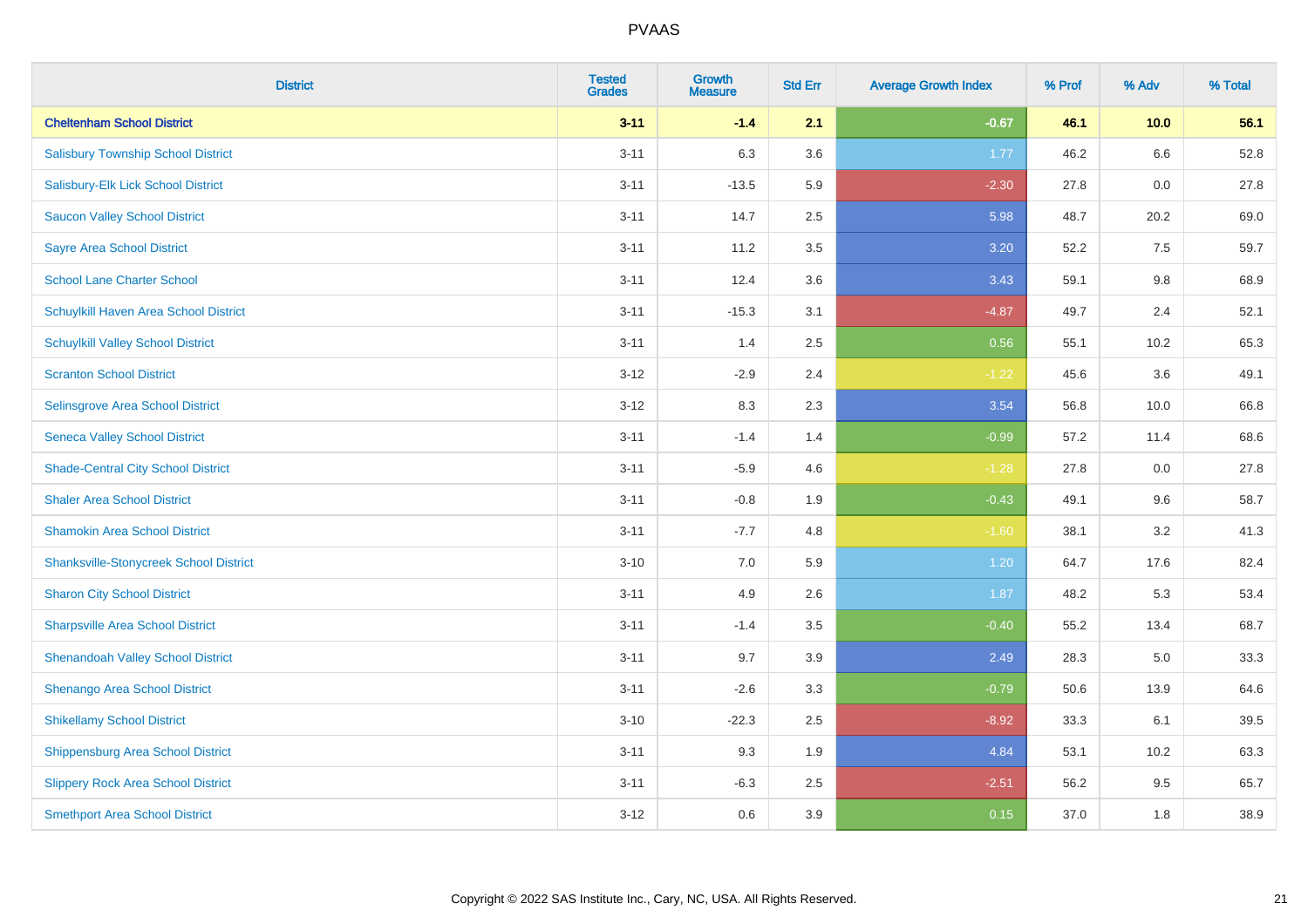| <b>District</b>                            | <b>Tested</b><br><b>Grades</b> | <b>Growth</b><br><b>Measure</b> | <b>Std Err</b> | <b>Average Growth Index</b> | % Prof | % Adv   | % Total |
|--------------------------------------------|--------------------------------|---------------------------------|----------------|-----------------------------|--------|---------|---------|
| <b>Cheltenham School District</b>          | $3 - 11$                       | $-1.4$                          | 2.1            | $-0.67$                     | 46.1   | 10.0    | 56.1    |
| <b>Solanco School District</b>             | $3 - 11$                       | $-11.0$                         | 2.0            | $-5.55$                     | 41.6   | $4.5\,$ | 46.1    |
| <b>Somerset Area School District</b>       | $3 - 11$                       | $-4.4$                          | 2.3            | $-1.93$                     | 44.4   | 14.9    | 59.3    |
| <b>Souderton Area School District</b>      | $3 - 11$                       | 12.4                            | 1.5            | 8.28                        | 61.7   | 15.2    | 76.9    |
| South Allegheny School District            | $3 - 11$                       | $-8.8$                          | 3.2            | $-2.70$                     | 40.5   | 0.0     | 40.5    |
| South Butler County School District        | $3 - 10$                       | 3.9                             | 2.5            | 1.54                        | 53.1   | 16.6    | 69.7    |
| South Eastern School District              | $3 - 11$                       | 0.9                             | 2.4            | 0.39                        | 54.8   | 6.6     | 61.4    |
| South Fayette Township School District     | $3 - 11$                       | 1.7                             | 2.0            | 0.88                        | 61.0   | 26.5    | 87.6    |
| <b>South Park School District</b>          | $3 - 11$                       | $-11.3$                         | 2.7            | $-4.23$                     | 53.5   | 13.7    | 67.3    |
| South Side Area School District            | $3 - 11$                       | $-1.6$                          | 3.3            | $-0.48$                     | 50.0   | 6.8     | 56.8    |
| South Western School District              | $3-12$                         | 3.9                             | 1.9            | 2.08                        | 60.2   | 8.1     | 68.3    |
| South Williamsport Area School District    | $3 - 10$                       | $-5.7$                          | 2.5            | $-2.30$                     | 45.5   | 4.5     | 50.0    |
| <b>Southeastern Greene School District</b> | $3 - 10$                       | 3.3                             | 4.6            | 0.72                        | 57.6   | 6.1     | 63.6    |
| Southern Columbia Area School District     | $3 - 11$                       | $-14.6$                         | 3.0            | $-4.92$                     | 55.0   | 4.0     | 59.0    |
| <b>Southern Fulton School District</b>     | $3 - 11$                       | $-23.7$                         | 4.4            | $-5.37$                     | 34.2   | 10.5    | 44.7    |
| Southern Huntingdon County School District | $3 - 11$                       | $-12.9$                         | 3.2            | $-3.98$                     | 32.5   | 2.5     | 35.0    |
| Southern Lehigh School District            | $3 - 11$                       | $-0.4$                          | 2.3            | $-0.17$                     | 66.1   | 11.9    | 78.0    |
| Southern Tioga School District             | $3 - 11$                       | $-11.5$                         | 2.7            | $-4.25$                     | 47.8   | 6.4     | 54.3    |
| Southern York County School District       | $3 - 11$                       | 14.2                            | 2.1            | 6.91                        | 55.1   | 18.1    | 73.1    |
| <b>Southmoreland School District</b>       | $3 - 11$                       | $-8.3$                          | 3.6            | $-2.32$                     | 56.8   | 7.2     | 64.0    |
| <b>Spring Cove School District</b>         | $3 - 11$                       | 3.4                             | 2.5            | 1.33                        | 47.8   | 12.7    | 60.4    |
| <b>Spring Grove Area School District</b>   | $3 - 11$                       | 5.6                             | 2.1            | 2.68                        | 55.1   | 15.0    | 70.1    |
| <b>Springfield School District</b>         | $3 - 11$                       | 13.8                            | 1.7            | 7.99                        | 60.9   | 21.5    | 82.4    |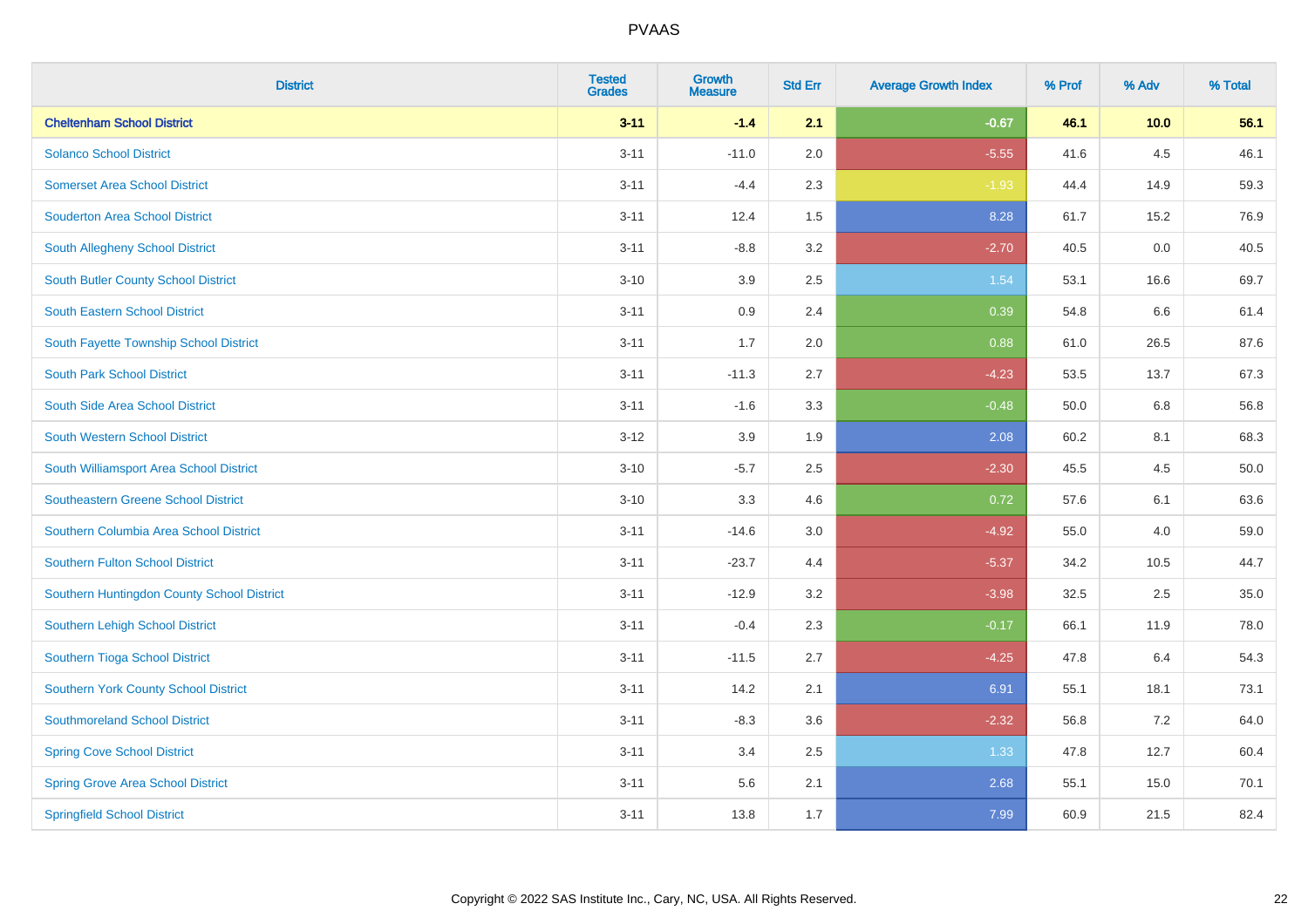| <b>District</b>                              | <b>Tested</b><br><b>Grades</b> | <b>Growth</b><br><b>Measure</b> | <b>Std Err</b> | <b>Average Growth Index</b> | % Prof | % Adv   | % Total |
|----------------------------------------------|--------------------------------|---------------------------------|----------------|-----------------------------|--------|---------|---------|
| <b>Cheltenham School District</b>            | $3 - 11$                       | $-1.4$                          | 2.1            | $-0.67$                     | 46.1   | 10.0    | 56.1    |
| <b>Springfield Township School District</b>  | $3 - 11$                       | $-18.9$                         | 3.2            | $-5.88$                     | 62.6   | $3.6\,$ | 66.3    |
| <b>Spring-Ford Area School District</b>      | $3 - 11$                       | 6.0                             | 1.3            | 4.46                        | 60.8   | 16.5    | 77.4    |
| <b>State College Area School District</b>    | $3 - 11$                       | 20.5                            | 1.4            | 14.33                       | 58.0   | 25.9    | 84.0    |
| <b>Steel Valley School District</b>          | $3 - 11$                       | 6.5                             | 3.4            | 1.89                        | 50.7   | 5.6     | 56.3    |
| <b>Steelton-Highspire School District</b>    | $3 - 11$                       | $-11.8$                         | 3.5            | $-3.40$                     | 14.5   | 0.0     | 14.5    |
| <b>Sto-Rox School District</b>               | $3 - 10$                       | 6.6                             | 3.7            | 1.80                        | 13.4   | 0.0     | 13.4    |
| <b>Stroudsburg Area School District</b>      | $3 - 11$                       | 5.5                             | 1.9            | 2.88                        | 48.1   | 4.2     | 52.3    |
| <b>Sugar Valley Rural Charter School</b>     | $3 - 11$                       | $-11.0$                         | 4.5            | $-2.46$                     | 14.9   | 0.0     | 14.9    |
| <b>Sullivan County School District</b>       | $3 - 10$                       | $-4.0$                          | 4.4            | $-0.90$                     | 66.7   | $2.6\,$ | 69.2    |
| <b>Susquehanna Community School District</b> | $3 - 11$                       | $-2.8$                          | 4.2            | $-0.66$                     | 49.4   | 6.9     | 56.3    |
| Susquehanna Township School District         | $3 - 12$                       | $-5.8$                          | 2.7            | $-2.17$                     | 36.0   | 5.6     | 41.6    |
| <b>Susquenita School District</b>            | $3 - 11$                       | $-0.1$                          | 2.8            | $-0.01$                     | 47.7   | 10.1    | 57.8    |
| <b>Tacony Academy Charter School</b>         | $3 - 11$                       | $-14.7$                         | 3.0            | $-4.82$                     | 22.4   | 1.8     | 24.1    |
| <b>Tamaqua Area School District</b>          | $3 - 12$                       | $-8.2$                          | 2.5            | $-3.24$                     | 44.5   | 1.9     | 46.4    |
| <b>Tech Freire Charter School</b>            | $9 - 11$                       | 9.3                             | 2.9            | 3.26                        | 18.0   | 1.1     | 19.1    |
| The New Academy Charter School               | $8 - 11$                       | $-10.4$                         | 5.2            | $-2.00$                     | 0.0    | 0.0     | $0.0\,$ |
| <b>Tidioute Community Charter School</b>     | $3 - 11$                       | 5.7                             | 5.1            | 1.11                        | 34.4   | 21.9    | 56.2    |
| <b>Titusville Area School District</b>       | $3 - 11$                       | $-13.2$                         | 2.6            | $-4.99$                     | 43.2   | 4.8     | 48.0    |
| <b>Towanda Area School District</b>          | $3 - 11$                       | 4.0                             | 2.8            | 1.44                        | 39.4   | 6.6     | 46.0    |
| <b>Trinity Area School District</b>          | $3 - 11$                       | $-5.4$                          | 2.0            | $-2.71$                     | 48.3   | 11.8    | 60.1    |
| <b>Tri-Valley School District</b>            | $3 - 10$                       | $-6.4$                          | 4.1            | $-1.57$                     | 37.0   | 4.4     | 41.3    |
| <b>Troy Area School District</b>             | $3 - 10$                       | $-4.3$                          | 3.4            | $-1.26$                     | 43.2   | 5.7     | 48.9    |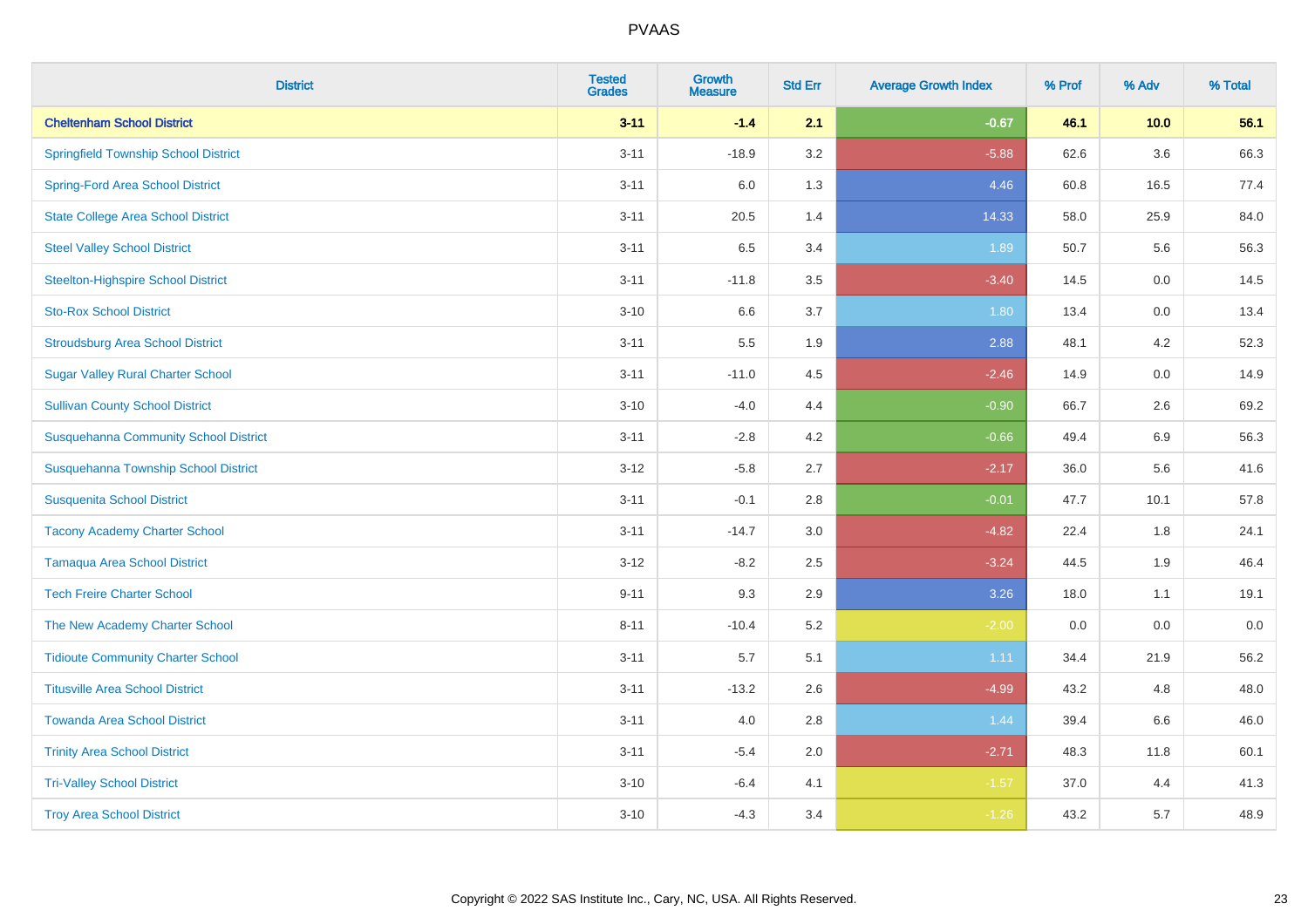| <b>District</b>                                | <b>Tested</b><br><b>Grades</b> | <b>Growth</b><br><b>Measure</b> | <b>Std Err</b> | <b>Average Growth Index</b> | % Prof | % Adv   | % Total |
|------------------------------------------------|--------------------------------|---------------------------------|----------------|-----------------------------|--------|---------|---------|
| <b>Cheltenham School District</b>              | $3 - 11$                       | $-1.4$                          | 2.1            | $-0.67$                     | 46.1   | 10.0    | 56.1    |
| <b>Tulpehocken Area School District</b>        | $3 - 12$                       | $-13.7$                         | 2.8            | $-4.81$                     | 36.7   | $2.8\,$ | 39.4    |
| <b>Tunkhannock Area School District</b>        | $3 - 11$                       | 2.3                             | 2.2            | 1.01                        | 44.9   | 9.6     | 54.6    |
| <b>Turkeyfoot Valley Area School District</b>  | $3 - 12$                       | $-4.3$                          | 5.6            | $-0.76$                     | 22.0   | 5.1     | 27.1    |
| <b>Tuscarora School District</b>               | $3 - 11$                       | $-0.6$                          | 2.3            | $-0.27$                     | 45.1   | 8.1     | 53.2    |
| <b>Tussey Mountain School District</b>         | $3 - 12$                       | 1.5                             | 3.7            | 0.40                        | 38.6   | 1.8     | 40.4    |
| <b>Twin Valley School District</b>             | $3 - 12$                       | $-3.6$                          | 2.1            | $-1.69$                     | 49.6   | 7.1     | 56.8    |
| <b>Tyrone Area School District</b>             | $3 - 12$                       | 19.7                            | 2.5            | 7.87                        | 60.4   | 16.7    | 77.1    |
| <b>Union Area School District</b>              | $3 - 11$                       | 1.9                             | 4.3            | 0.44                        | 61.5   | 0.0     | 61.5    |
| <b>Union City Area School District</b>         | $3 - 12$                       | $-10.2$                         | 3.6            | $-2.87$                     | 42.9   | 3.2     | 46.0    |
| <b>Union School District</b>                   | $3 - 12$                       | 2.3                             | 4.2            | 0.54                        | 32.6   | 7.0     | 39.5    |
| <b>Uniontown Area School District</b>          | $3 - 11$                       | 6.0                             | 3.2            | 1.87                        | 62.4   | 5.9     | 68.2    |
| <b>Unionville-Chadds Ford School District</b>  | $3 - 11$                       | 17.1                            | 3.1            | 5.51                        | 68.1   | 13.2    | 81.3    |
| <b>United School District</b>                  | $3 - 11$                       | 2.1                             | 3.4            | 0.63                        | 60.3   | 6.6     | 66.9    |
| <b>Universal Audenried Charter School</b>      | $9 - 11$                       | $-5.8$                          | 2.4            | $-2.40$                     | 14.6   | 0.0     | 14.6    |
| <b>Upper Adams School District</b>             | $3 - 11$                       | 1.3                             | 2.9            | 0.47                        | 55.2   | $8.6\,$ | 63.8    |
| <b>Upper Darby School District</b>             | $3 - 12$                       | 6.9                             | 1.5            | 4.62                        | 45.0   | 6.7     | 51.7    |
| <b>Upper Dauphin Area School District</b>      | $3 - 11$                       | $-6.3$                          | 3.2            | $-1.98$                     | 37.4   | 4.8     | 42.2    |
| <b>Upper Dublin School District</b>            | $3 - 12$                       | 15.4                            | 1.8            | 8.53                        | 60.8   | 24.8    | 85.6    |
| <b>Upper Merion Area School District</b>       | $3 - 11$                       | 15.3                            | 2.0            | 7.62                        | 59.3   | 19.3    | 78.6    |
| <b>Upper Moreland Township School District</b> | $3 - 11$                       | $-5.0$                          | 2.2            | $-2.31$                     | 57.9   | 4.0     | 61.9    |
| <b>Upper Perkiomen School District</b>         | $3 - 11$                       | 22.1                            | 2.1            | 10.74                       | 57.7   | 13.2    | 70.9    |
| <b>Upper Saint Clair School District</b>       | $3 - 11$                       | 18.5                            | 1.7            | 10.65                       | 61.8   | 30.1    | 91.9    |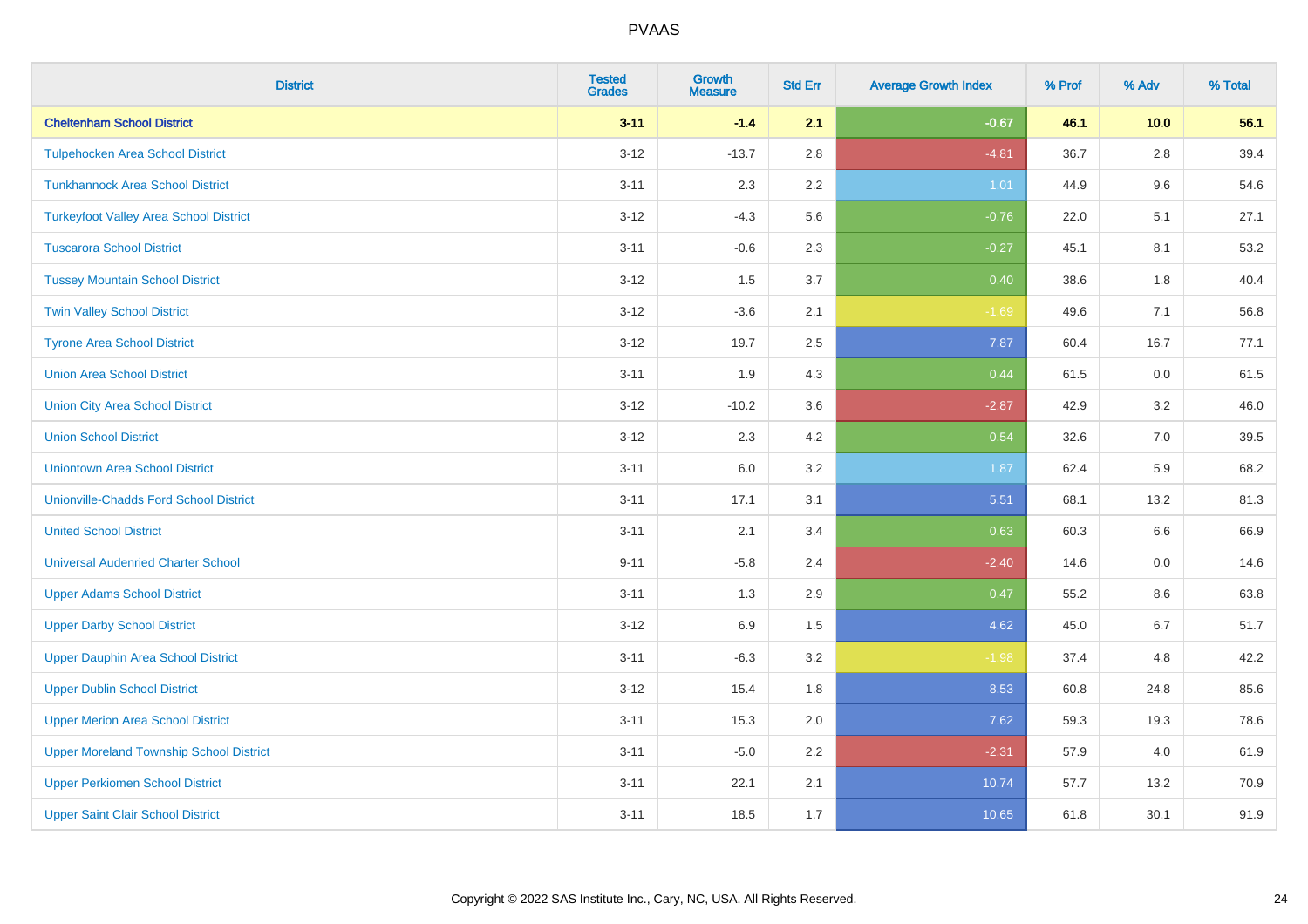| <b>District</b>                               | <b>Tested</b><br><b>Grades</b> | <b>Growth</b><br><b>Measure</b> | <b>Std Err</b> | <b>Average Growth Index</b> | % Prof | % Adv | % Total |
|-----------------------------------------------|--------------------------------|---------------------------------|----------------|-----------------------------|--------|-------|---------|
| <b>Cheltenham School District</b>             | $3 - 11$                       | $-1.4$                          | 2.1            | $-0.67$                     | 46.1   | 10.0  | 56.1    |
| Urban Pathways 6-12 Charter School            | $6 - 11$                       | 4.8                             | 6.4            | 0.75                        | 28.6   | 0.0   | 28.6    |
| <b>Valley Grove School District</b>           | $3 - 10$                       | $-3.7$                          | 3.7            | $-1.01$                     | 51.2   | 6.1   | 57.3    |
| <b>Valley View School District</b>            | $3 - 11$                       | 18.1                            | 2.4            | 7.42                        | 53.7   | 14.7  | 68.4    |
| <b>Wallenpaupack Area School District</b>     | $3 - 11$                       | $-7.1$                          | 2.3            | $-3.09$                     | 40.8   | 2.4   | 43.1    |
| <b>Wallingford-Swarthmore School District</b> | $3 - 10$                       | 0.9                             | 2.4            | 0.38                        | 64.4   | 22.7  | 87.1    |
| <b>Warren County School District</b>          | $3 - 11$                       | $-0.1$                          | 1.8            | $-0.06$                     | 37.2   | 5.3   | 42.6    |
| <b>Warrior Run School District</b>            | $3 - 11$                       | 4.6                             | 3.0            | 1.51                        | 40.9   | 8.1   | 49.0    |
| <b>Warwick School District</b>                | $3 - 11$                       | 5.2                             | 1.9            | 2.76                        | 46.4   | 17.0  | 63.3    |
| <b>Washington School District</b>             | $3 - 11$                       | $-4.9$                          | 2.8            | $-1.76$                     | 30.1   | 2.4   | 32.5    |
| <b>Wattsburg Area School District</b>         | $3 - 11$                       | 6.5                             | 2.7            | 2.43                        | 42.7   | 7.6   | 50.3    |
| <b>Wayne Highlands School District</b>        | $3 - 11$                       | 7.8                             | 2.4            | 3.23                        | 52.3   | 13.1  | 65.4    |
| <b>Waynesboro Area School District</b>        | $3 - 12$                       | $-6.1$                          | 1.9            | $-3.20$                     | 50.0   | 6.8   | 56.8    |
| <b>Wellsboro Area School District</b>         | $3 - 11$                       | $-12.4$                         | 3.0            | $-4.11$                     | 49.2   | 11.9  | 61.1    |
| <b>West Allegheny School District</b>         | $3 - 12$                       | 4.0                             | 2.1            | 1.96                        | 63.1   | 15.7  | 78.8    |
| <b>West Branch Area School District</b>       | $3 - 11$                       | 0.2                             | 3.8            | 0.05                        | 47.2   | 1.9   | 49.1    |
| <b>West Chester Area School District</b>      | $3 - 11$                       | 12.6                            | 1.2            | 10.38                       | 66.8   | 20.2  | 87.0    |
| <b>West Greene School District</b>            | $3 - 11$                       | $-4.5$                          | 4.3            | $-1.04$                     | 36.6   | 7.3   | 43.9    |
| West Jefferson Hills School District          | $3 - 11$                       | 1.8                             | 2.1            | 0.88                        | 55.7   | 20.8  | 76.4    |
| <b>West Middlesex Area School District</b>    | $3 - 10$                       | $-8.4$                          | 3.8            | $-2.21$                     | 34.9   | 2.8   | 37.6    |
| <b>West Mifflin Area School District</b>      | $3 - 12$                       | $-12.3$                         | 2.9            | $-4.22$                     | 39.7   | 10.3  | 50.0    |
| <b>West Perry School District</b>             | $3 - 11$                       | 12.5                            | 2.5            | 4.99                        | 56.6   | 8.4   | 65.0    |
| <b>West Shore School District</b>             | $3-12$                         | 5.0                             | 1.4            | 3.59                        | 54.2   | 9.4   | 63.6    |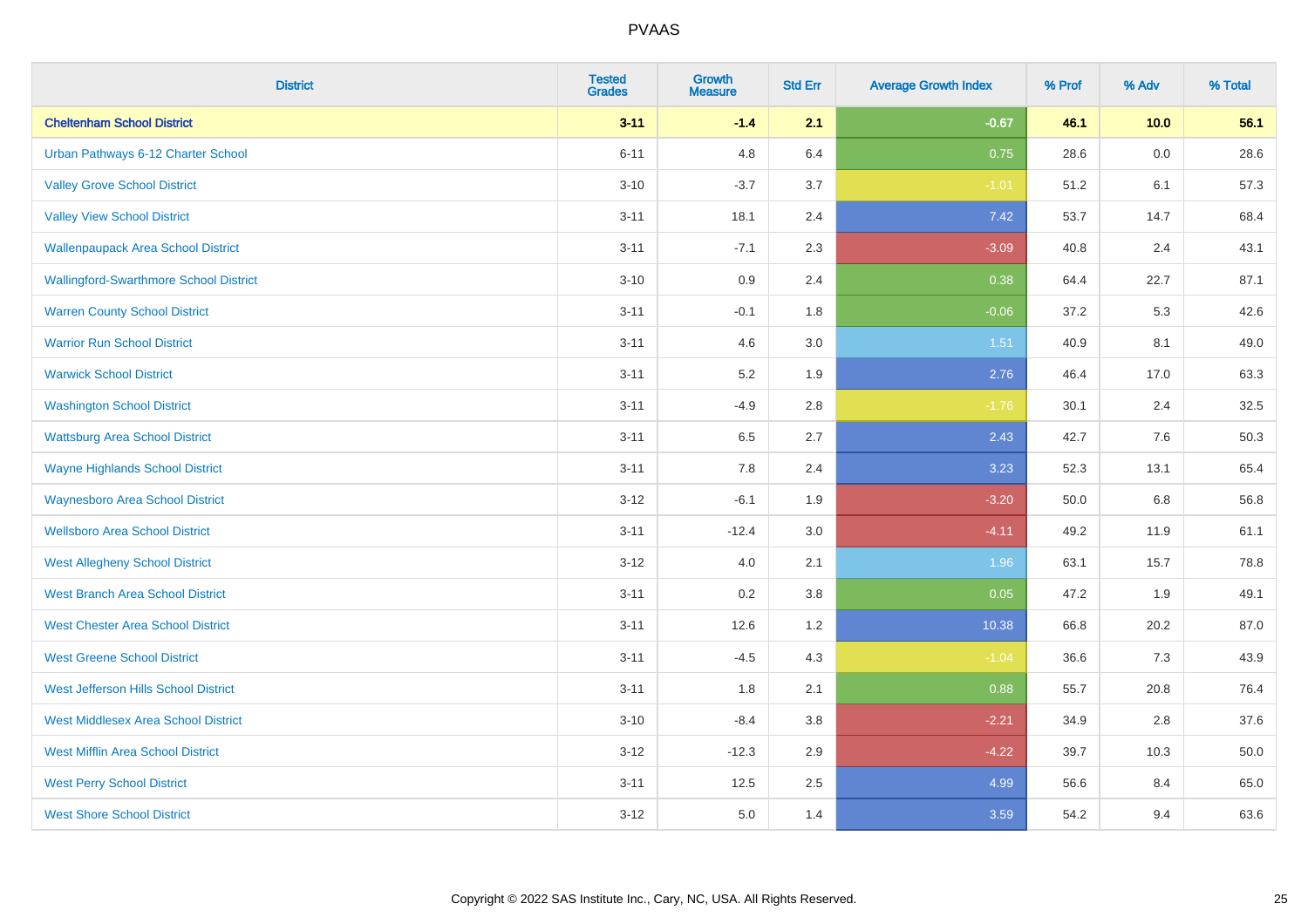| <b>District</b>                                 | <b>Tested</b><br><b>Grades</b> | <b>Growth</b><br><b>Measure</b> | <b>Std Err</b> | <b>Average Growth Index</b> | % Prof | % Adv | % Total |
|-------------------------------------------------|--------------------------------|---------------------------------|----------------|-----------------------------|--------|-------|---------|
| <b>Cheltenham School District</b>               | $3 - 11$                       | $-1.4$                          | 2.1            | $-0.67$                     | 46.1   | 10.0  | 56.1    |
| <b>West Side CTC</b>                            | $9 - 10$                       | $-37.4$                         | 4.3            | $-8.64$                     | 8.8    | 0.0   | 8.8     |
| <b>West York Area School District</b>           | $3 - 12$                       | 3.2                             | 2.3            | 1.38                        | 53.8   | 4.4   | 58.2    |
| <b>Western Beaver County School District</b>    | $3 - 11$                       | $-7.8$                          | 4.2            | $-1.87$                     | 56.5   | 6.5   | 63.0    |
| <b>Western Wayne School District</b>            | $3 - 11$                       | 5.6                             | 2.9            | 1.93                        | 41.3   | 17.4  | 58.7    |
| <b>Westinghouse Arts Academy Charter School</b> | $9 - 10$                       | $-0.7$                          | 3.6            | $-0.19$                     | 59.2   | 8.4   | 67.6    |
| <b>Westmont Hilltop School District</b>         | $3 - 11$                       | $-4.0$                          | 2.8            | $-1.40$                     | 36.3   | 13.3  | 49.6    |
| <b>Whitehall-Coplay School District</b>         | $3 - 11$                       | 6.1                             | 1.8            | 3.45                        | 49.3   | 7.4   | 56.6    |
| <b>Wilkes-Barre Area School District</b>        | $3 - 11$                       | 0.1                             | 3.2            | 0.02                        | 35.5   | 5.4   | 40.9    |
| <b>William Penn School District</b>             | $3-12$                         | 8.3                             | 2.1            | 3.99                        | 35.6   | 3.0   | 38.7    |
| <b>Williams Valley School District</b>          | $3 - 11$                       | $-7.3$                          | 3.4            | $-2.13$                     | 23.2   | 0.0   | 23.2    |
| <b>Williamsburg Community School District</b>   | $3 - 11$                       | $-14.3$                         | 4.1            | $-3.48$                     | 28.3   | 0.0   | 28.3    |
| <b>Williamsport Area School District</b>        | $3 - 11$                       | 1.9                             | 1.8            | 1.04                        | 44.1   | 12.8  | 56.9    |
| <b>Wilmington Area School District</b>          | $3 - 11$                       | 7.5                             | 3.0            | 2.48                        | 55.1   | 5.1   | 60.2    |
| <b>Wilson Area School District</b>              | $3 - 11$                       | 6.0                             | 2.6            | 2.30                        | 48.7   | 8.5   | 57.2    |
| <b>Wilson School District</b>                   | $3 - 12$                       | $8.8\,$                         | 1.5            | 5.96                        | 52.6   | 14.6  | 67.2    |
| <b>Windber Area School District</b>             | $3 - 11$                       | $-7.2$                          | 3.2            | $-2.24$                     | 55.4   | 7.2   | 62.6    |
| <b>Wissahickon School District</b>              | $3 - 10$                       | 12.5                            | 1.8            | 6.85                        | 58.3   | 22.4  | 80.7    |
| <b>Woodland Hills School District</b>           | $3 - 12$                       | 3.2                             | 2.6            | 1.22                        | 31.4   | 3.6   | 35.0    |
| <b>Wyalusing Area School District</b>           | $3 - 12$                       | 8.8                             | 3.3            | 2.68                        | 54.6   | 11.7  | 66.2    |
| <b>Wyoming Area School District</b>             | $3 - 10$                       | $-1.3$                          | 2.6            | $-0.50$                     | 53.8   | 10.8  | 64.6    |
| <b>Wyoming Valley West School District</b>      | $3 - 11$                       | $-2.2$                          | 2.4            | $-0.91$                     | 49.4   | 3.0   | 52.4    |
| <b>Wyomissing Area School District</b>          | $3 - 12$                       | 0.8                             | 2.6            | 0.33                        | 55.7   | 17.6  | 73.3    |